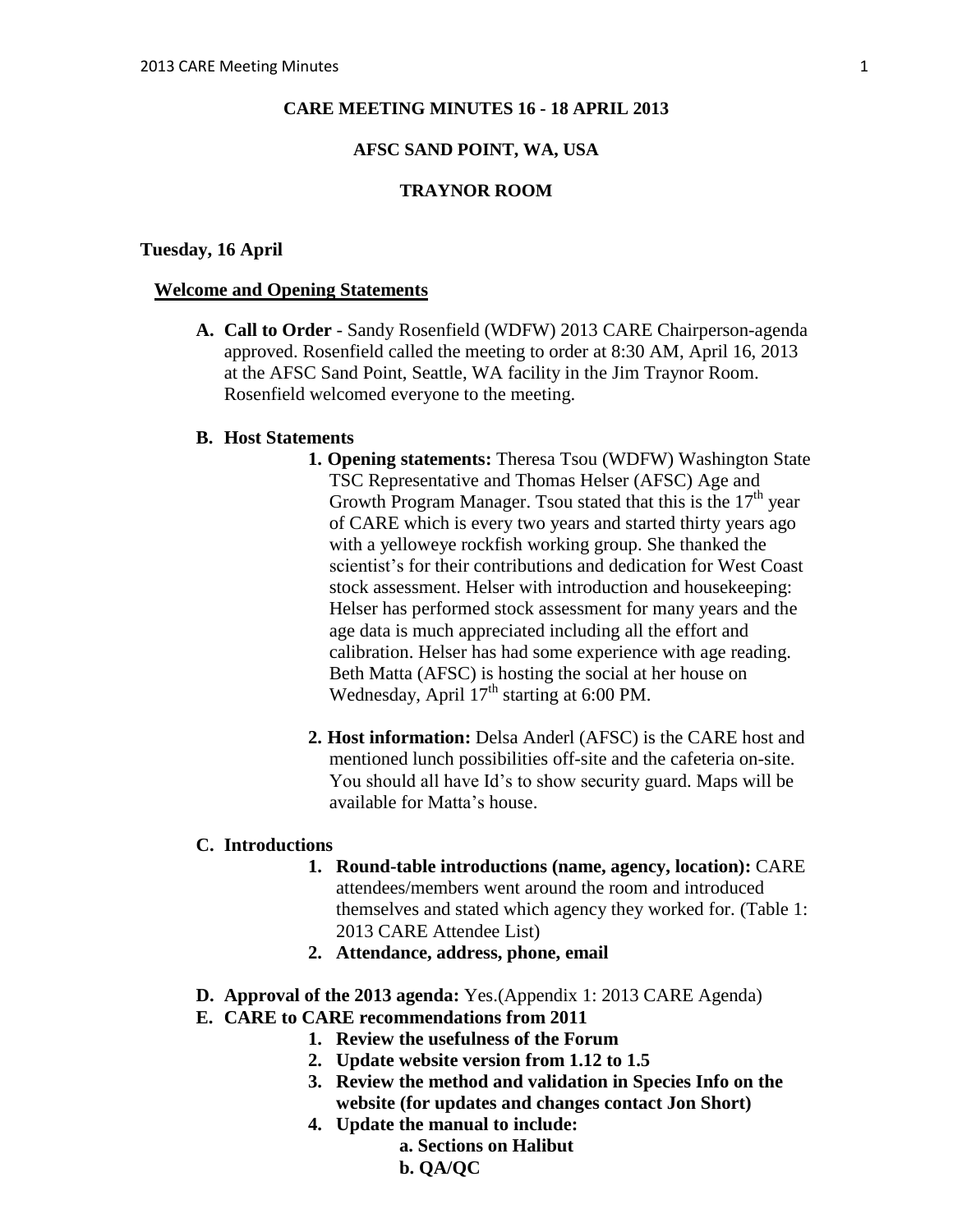- **c. Draft a hake section, skate section and ergonomics section**
- **d. Lingcod otoliths added to the lingcod fin ray section,**
- **e. Updated rockfish section to include thin sections and baked otolith**
- **5. Age validation section reviewed for updates and revisions**

### **II. Working Group Reports / Activity Since CARE 2011**

A. **2012 TSC Meeting (Sandy Rosenfield) -** Rosenfield stated that the Technical Sub-Committee (TSC) was held in Newport Beach, California, Chaired by Stephen Phillips and hosted by California Dept of Fish and Wildlife. She reported that the 2011 CARE meeting was held in Seattle, 38 members attended. The activities and accomplishments were reported on by subcommittee chairs of the Manual/Glossary, Website, and Charter. The Vice Chair reported the number of age structure exchanges and efforts to retrieve CASE invoices from previous years. The report also included a summary of the recent workshop activities and accomplishments from the Sablefish working group. Other highlights from the 2011 workshop included demonstrations of the group's web forum, digital imaging, micro-milling, and staining of elasmobranch (i-lasme-brangk) vertebrae. Six participants presented their recent research. Major topics of discussion included whether CARE was straying from their mandated activities when filling TSC's request to post archived samples on the web site. Also, there was discussion on the usefulness of the CARE Forum for facilitating communication among members and digital imaging tools and procedures (software, hardware, and protocols).

 CARE made five new recommendations to itself. Notable among those was for each agency to review the condition of archived otoliths, specifically those stored long-term in glycerin.

 CARE provided an initial response to TSC's 2010 recommendation for examining the feasibility of preparing an online summary of the material that is archived by each of the groundfish agencies. This recommendation prompted discussion regarding the scale of work that publicizing holdings (and the potential for numerous requests) would entail. Several strategies were discussed about how to most efficiently compile the information, such as annual updates from agencies to the CARE website or linking existing tables to the website.

**2011 CARE reply to TSC:** Three CARE member agencies are willing to compile and forward "an on-line summary of archived ageing material" After the agencies name is the contact person. IPHC – Joan Forsberg, CDFO – Darlene Gillespie and SWFSC - David Wells. Willing pending approval is WDFW - Sandra Rosenfield and ODFW – Lisa Kautzi.

 AFSC –Tom Helser and NWFSC - Patrick McDonald will link the CARE website to their agency websites with their names and contacts. ADFG chose not to participate.

 The CARE executive committee is considering how to include the summary of archived ageing material on the website. In 2012, changes will be made to the CARE website to record the summary of archived ageing material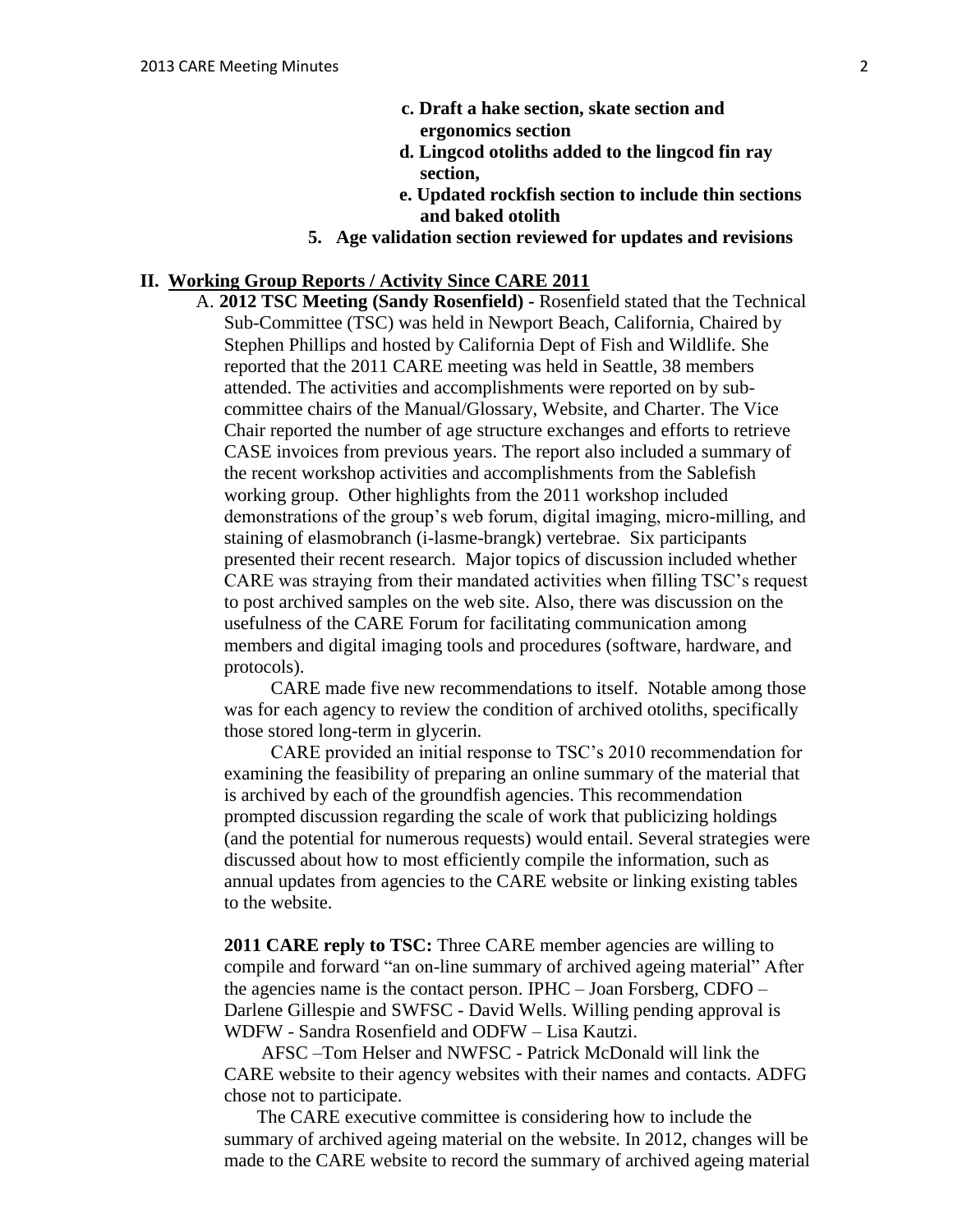and be ready to implement after the 2013 CARE meeting, pending membership approval.

**2012 TSC to CARE:** The TSC thanks CARE for their continued good work and would like to acknowledge their continued work to support the online posting of otolith archives by member agencies in light of their many other work pressures.

 McDonald asked a question whether website archived material is on-hold? Lisa Kautzi (ODFW) asked a question, originally to the TSC, whether to report the numbers from all collections (commercial, recreation and special projects). The reply from TSC was yes; include numbers available from all collections. Rosenfield (WDFW) said to classify all special projects as research. Tsou stated to focus on historical site and current fisheries including special projects. Anderl (AFSC) asked how it affected the AFSC? Helser's replied to post historical information on the website including species, structure, number aged and unaged. The observers vs. research surveys are duplicated. The University of Washington or AFSC can sell all the data and having it on the CARE website is redundant; we have all this info on our website. Jon Short (AFSC) said the website is updated daily and CARE is less than daily.

**B. Age structure exchanges (Elisa Russ) –** Elisa Russ (ADFG-Homer) stated that she is the 2013 CARE Vice Chair. There are two reports for the age structure exchange. For 2011, there were four exchanges, one for big skates from (AFSC, ADFG, ODFW), two for longnose skates from (AFSC, ADFG and ODFW) and exchanges three and four between (ADFG, and ODFW). The structures came from the Gulf of Alaska and the US West Coast. No more historical CASE invoices have been recovered. Data is available but statistical data (% agree, CV and APE) is unavailable. The discussion continued about CASE invoice statistical analysis. Russ stated that it would be nice to have formulas and what is expected from everyone? She is seeking advice from the CARE members. Rosenfield replied that statistics are optional. Russ discussed calibration as a purpose for exchanges and that participants should reference procedures for CASE invoices and at least include sample numbers and purpose of study. Anderl asked about sablefish and precision. Russ replied that this topic may be for later in the meeting for recommendations. Russ asked whether the initiating and cooperating agency should send the CASE invoice? The AFSC provided precision but no statistics. Reader agreement, procedure and protocol including the originating and cooperating agency were included. Rosenfield replied to Russ that the data is on the website and asked who does the analysis? Russ replied to Rosenfield that the originator of the CASE invoice generally does the analysis although CARE does not always get the CASE invoice back plus statistics. Rosenfield replied whether the % agreement, APE and CV are posted on the website? Russ replied that if the Vice Chair receives the CASE invoice then, yes, it is posted as part of the CASE invoice and there is a link from the exchange ID #. Rosenfield suggested that we should at least get the CASE invoices back. Russ gives a breakdown by year for CASE invoices: 2011-check on these and follow up later, 2012-no basics and three age structure exchanges, to be completed by the end of 2013. Anderl stated that there is a Pacific cod exchange with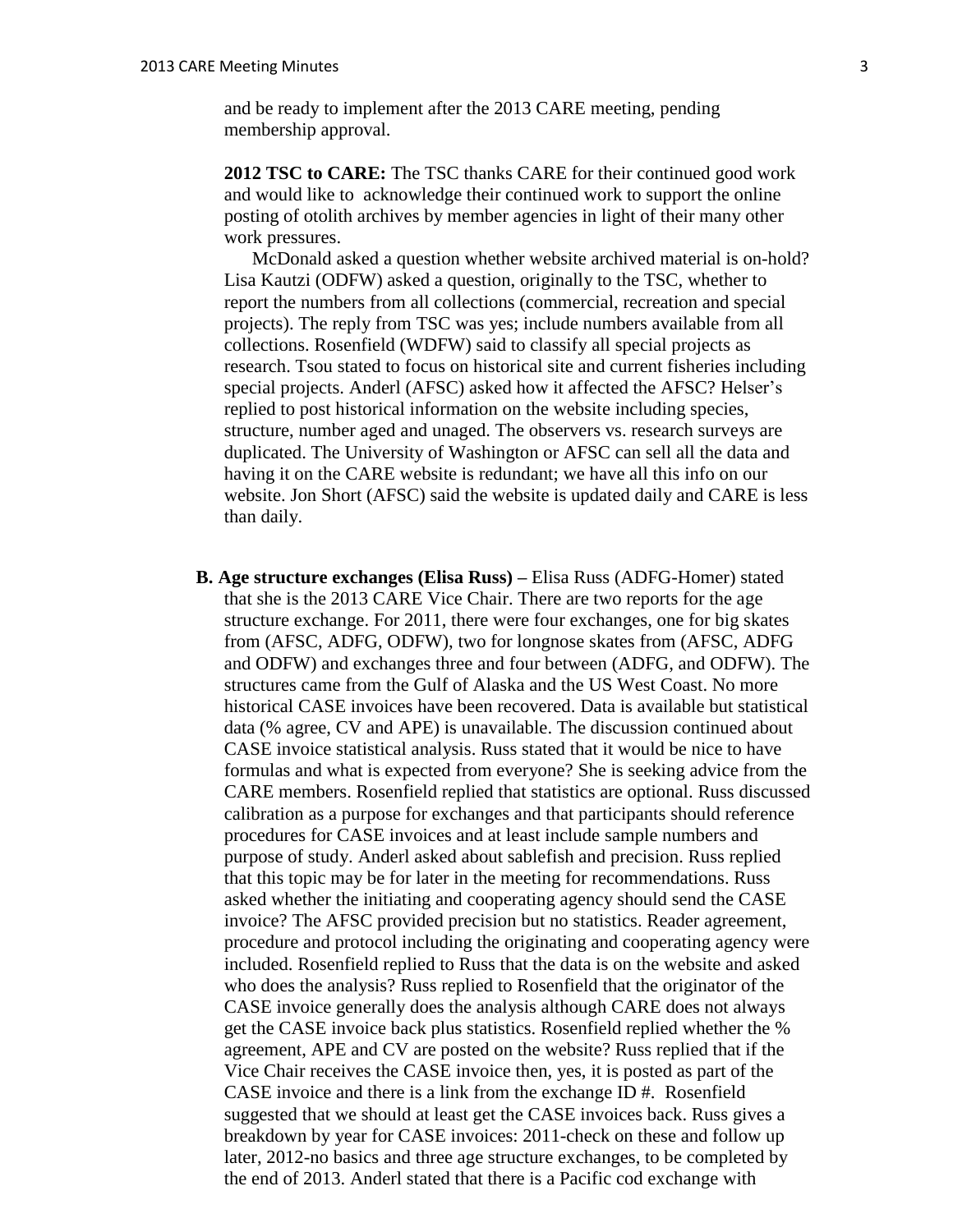ADFG-Kodiak (Sonya El Mejatti and Joan Brodie) and a sablefish exchange with the working group for 2012. Russ noted that there is no record of the P. cod exchange and no CASE # assigned. Anderl will get the CASE invoice for the P. cod exchange and Kevin McNeel (ADFG-Juneau) will provide the invoice for the sablefish exchange when it is complete. Russ said that in 2012, for which CASE invoice IDs were assigned, there were two sardine exchanges: initiator-WDFW, cooperator-CDFO and one sardine exchange from initiator-CDFO, cooperator-WDFW. The third multiple agencies exchange was for sablefish (as noted above) between ADFG-Juneau, NWFSC, AFSC and CDFO from November 2012. Russ stated she will follow-up with the initiating agencies if there is missing data or CASE invoices. Russ closed this discussion by asking CARE members if there are anymore exchanges and the response was no.

**C. CARE Manual (Elisa Russ) -** Russ reported as acting chair. Betty Kamikawa (NWFSC) has resigned as of March, 2013. Barbara Campbell (CDFO) and Betty Goetz (AFSC) have been active participants. Russ stated that new members are needed. Omar Rodriquez (formerly NWFSC) is no longer employed there. For skates, Matta and Chris Gburski (AFSC) will provide the input. In 2011, the manual committee suggested the need to expand on hake, lingcod, skates and ergonomics and additional information was submitted April, 2012. Discussion about the Manual Committee/Manual working group: have a 2013 report, the 2011 suggestions were not all completed. For the progress on the CARE manual for April, 2013-initial review was March, 2013 with edits, comments and final draft. There were two sections added to the CARE manual: Pacific halibut and updated precision with QA/QC age validation feedback from authors with more edits and comments; lingcod otoliths ageing; and thin sectioning. Clarification on lingcod is needed since Munk has retired and finalization is required with ADFG-Juneau. The thin sectioning piece is in final review and rockfish already has a thin section review. For organization on the manual and manual group, it is hoped to be completed in 2013 with Craig Kastelle (AFSC) and Campbell for the QA/QC. Joan Forsberg's (IPHC) halibut has been incorporated. The future inclusion of hake, skates and rockfish ageing criteria are next. For the skates, AFSC will take the lead. Rodriguez in 2011 wanted to expand the rockfish chapter, to include break and bake sections. Willy Dunne (ADFG-Homer) may be interested in working with group members to review the process. Sections for the manual: 1. QA/QC, 2. lingcod, 3. otolith thin sections to be completed by the end of the CARE meeting or at the latest May, 2013, 4. add new sections for hake, skates and maybe pollock for submission by the end of 2014. Rosenfield replied to move forward with CARE by July  $1<sup>st</sup>$ , 2014 with an outline on sablefish by Patrick McDonald (NWFSC) and Darlene Gillespie (CDFO). Helser replied that pollock is in the Age and Growth Manual. Goetz replied about other agency approaches for pollock and talk to Andrew Pollak (ADFG-Homer) about pollock ageing. Russ agreed and noted that ADFG-Juneau is not ageing pollock and all pollock ageing for ADFG is done in Homer (Pollak, Russ). Helser responded about Munk's ADFG process report, which outlines age discrepancies and interpretation differences. The consensus for pollock is to be figured out later but to add hake and skates. Rockfish revision: Add species and ageing criteria techniques, draft date Dec.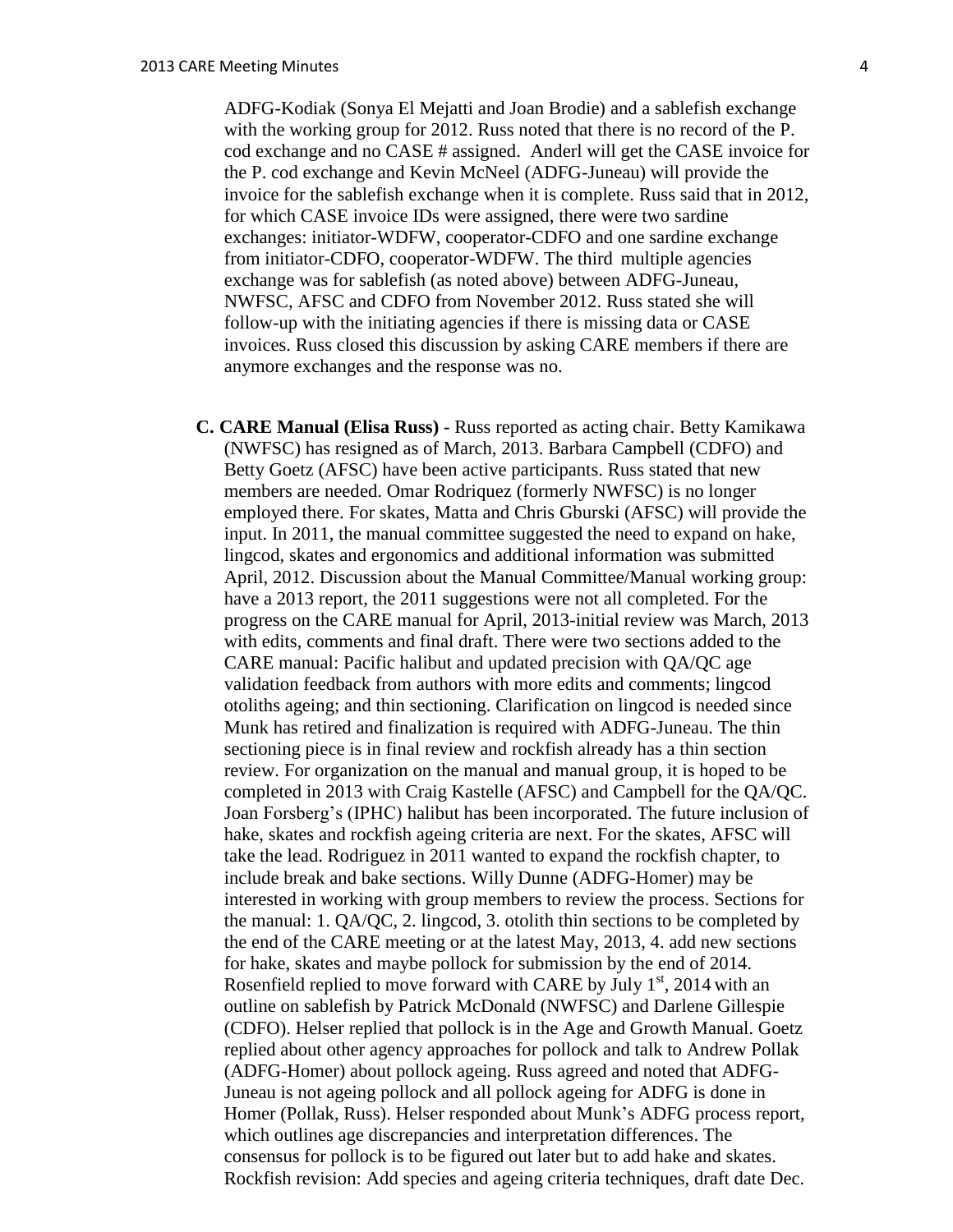$13<sup>th</sup>$  or  $14<sup>th</sup>$ , final April, 2015. For ergonomics, there is no priority but it is important. Goetz responded about equipment and type of accommodations. Kautzi responded about the manual working group and ergonomics. Tsou responded that it was a house issue by agency and CARE-TSC writes a letter to each agency; not a CARE problem but agency though. It is from TSC to CARE or agency directors. Russ responded with a concern for physical problems. Tsou responded with a summary for CARE. Rosenfield and Russ stated that the program lead should be the contact over health concerns and whether to address this to TSC? Tsou said to describe problems and Russ added that the working group can tweak it.

**D. Website (Jon Short)** - Jon Short reported the postings to the CARE website; updated ageing methods, structure exchanges and the production numbers which are trickling in from all participating agencies. At the last CARE, Short was updating the site structure (software-Joomla 1.12) which is 8 years old and the current version is 3.1. The Pacific States Marine Fisheries Commission (PSMFC) provides server support, using Joomla but is considering Word Press since it is hard to update Joomla. The move to Word Press has a different CMS, which is older and more fragile. Rosenfield asked how much time and whether help is needed since it is different than updating the site? Short replied about the core data requires experience with CMS and the development server. Could work on updating to a new structure. Rosenfield asked if it's fragile to add more data. Short said there are different options for an open source database on the back. PSMFS provides space on the server and database. Rosenfield asked about adding archived samples. Short response is to use Excel for inventories and it can be updated later. Rosenfield responded about the holder of spreadsheets and when they could be posted to on the website. Short responded about adding a page with links to data. Rosenfield asked if the link would be under Species Info and go to other page? Short responded with one Excel spreadsheet for otolith inventory. Rosenfield asked about posting archived structures. Short replied about the space for database, preview and summaries for collections. Roenfield replied that we have one year (2012) from SWFSC. Kautzi mentioned that even though ODFW collects large numbers of otoliths each year, our lab only ages a small number of them. Otoliths from ODFW are sent out to NWFSC, SWFSC, and WDFW. Who is responsible for reporting the numbers aged to TSC? TSC said that ODFW would be responsible for reporting the numbers aged if the otoliths were collected by them.

Discussion continues about how each agency has to list aged structures and unaged structures. Tsou asked whether each agency or collector's report would be consistent from other agencies? Rosenfield said the report should include agency, species, date of collection and agency who aged them. Tsou said the CARE website is difficult to find when she does a search and asked if Pacific States Marine Fish Commission should help with this? Short responded that a new CMS will improve search availability. Tsou said she tried to Google CARE, but nothing came up. Short said that it is easier to go to your agency links to CARE it shows up better. AFSC has an agency link to CARE which is better.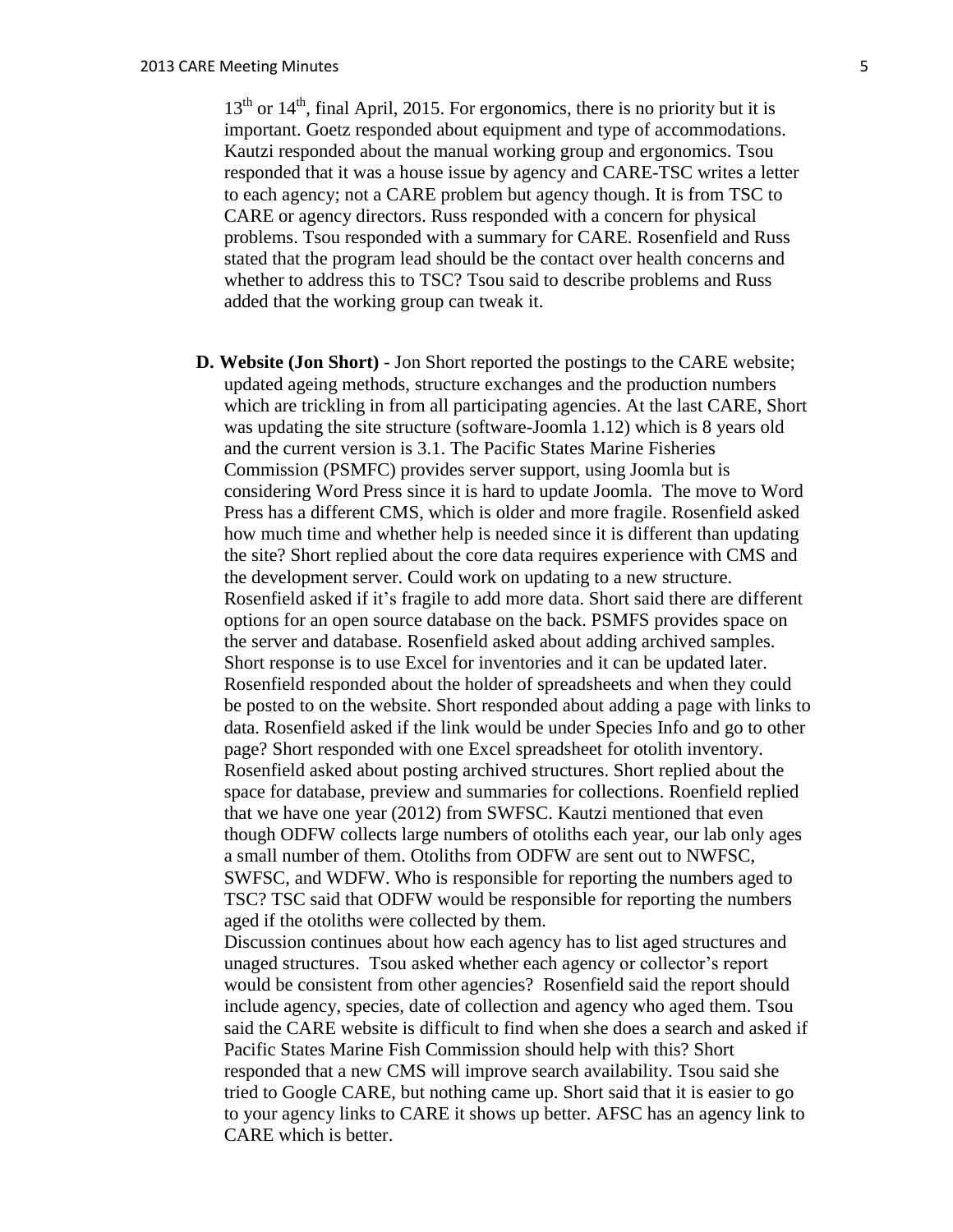- **E. Forum (Nikki Atkins) -** Nikki Atkins (NWFSC) stated that it takes approx. 20 minutes total to join the Forum and it has been very quiet lately and the web can see the posts. Some non-CARE members have asked to be part of the Forum. Atkins asked the CARE members whether there are any new ideas? There is no cost to keep the Forum going and only takes 10 minutes per month. Even with no state or federal government email, we can still talk to each other. You just need to create an account and stop spam bots. Atkins added that she has just posted the Excel spreadsheets for the QA/QC chart, (male/female) weights and two charts: age/bias macro and entire sample plus each age group. You can download the form from the Forum. For example, there are discussions about preparations and photos using the saw. Rosenfield agreed with Atkins to keep the Forum. Russ asked whether the Forum is opened outside of CARE? Atkins responded that it's open to everyone but you have to contact Atkins to register to be part of it and she is the moderator.
- **F. Sablefish (Delsa Anderl) -** Anderl began by saying the working group lost its leadership and the group was started in 2008 by Kris Munk (ADFG) and Shayne MacLellan (CDFO) and now both have retired. She thanked Jodi Neil (ADFG) and Kara Hilwig (ADFG) for the nice minutes! Anderl stated that she is the lead and continued with stating the agency and area: NWFSC-WC, AFSC-GOA, BS, AI and CDFO-BC waters. During the last 5 years, there have been differences in regional growth for age 0 and 1 fish from preliminary analysis. Extensive exchanges with four agencies, up to 100 samples from each region have taken place. There are two known age exchanges and many patterns with slow growth for otoliths smaller than an age of 5 years with difficulties in calibration. She continued saying that you need to look at the data and analyze. A revision of the sablefish section in the CARE manual is needed and new data can be added. She asked where we should go now? She stated that MacLellan was a good guide and parsed out things well. Anderl concluded about the working group meeting tomorrow from 10:00 AM to 10:30 AM, or maybe this afternoon.

## **III.Agency Overviews and Updates**

- **A. CDFG (no report)**
- **B. SWFSC (no report)**
- **C. CDFO (Darlene Gillespie)** Gillespie began with staffing and stated their lab currently has nine full time staff; two other casual staff were recently laid off due to lack of funding. MacLellan retired last week but will continue in an alumnus status and Steve Wischniowski (formerly IPHC) was hired to replace her. She said they age 80,000 salmon, 14,000 groundfish, 25,000 herring and 5000 shellfish yearly. In 2012, 3000 rock sole otoliths and 1400 Pacific cod were aged with fins and total width including the first 4 years were measured. This year their lab requests to age redbanded rockfish and arrowtooth flounder. For special projects, they participated in a herring reader drift study to examine whether there has been any change in criteria; 3000 fish were aged dated from 1981-1998. For salmon growth studies, they participated in a daily growth and elemental analysis study of Chinook salmon and a pilot study looking at measuring yearly growth rates on chum salmon scales over a 30 year time series to investigate salmon carrying capacity and changing oceanographic conditions. They are developing a sectioned shell method to age manila clams to address possible underageing of older and stunted clams. They continue to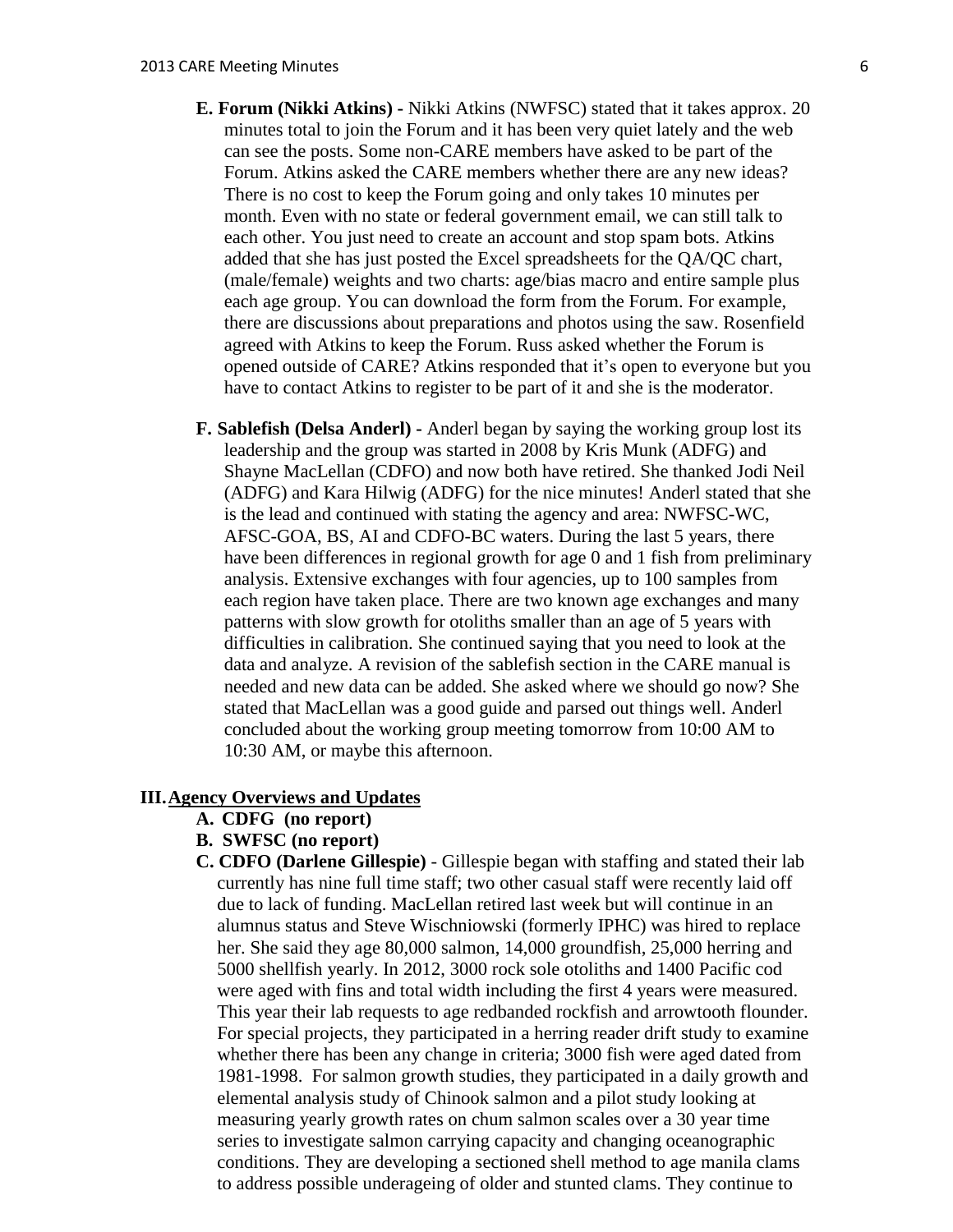assess the use of the cross-dating technique on yelloweye rockfish to improve accuracy. Over the last couple of years, they have concentrated on publishing a series of technical manuals outlining their methods and procedures. These include a fin sectioning manual, an otolith sectioning manual, and soon to be published, hake ageing manual. MacLellan has completed an in-house manual documenting their Lab's standards, policies & procedures for ageing QA/QC, etc. For inter-agency exchanges and collaborations: 1. from Norway and Steve Campana at the Bedford Institute for *S. mentella* and *S*. *fasciatus*, 2. herring with ADFG and sablefish with CARE. A new Leica camera was added and the CDFO computers will be upgraded to Windows 7. A Dell tablet will be used for automating the age data processing and input.

**D. IPHC (Joan Forsberg) –** Forsberg began with staffing and they have four readers; three on-site and one off-site and currently hiring for one of the on-site positions. The number and sources of Pacific halibut otoliths (not much change) are: 30,000 – 35,000 otoliths aged each year. Most from commercial and setline survey, others from NMFS trawl survey, tag recoveries and ADFG sport fish samples. For collection, shipping, and storage for commercial samples, they are collected in medication organizers in the field and transferred to Tray Biens in the office. For setline and NMFS trawl surveys, they are collected directly into Tray Biens. Tag recovery otoliths and ADFG sport fish otoliths are stored dry in coin envelopes, transferred to Tray Biens in office and cleared before reading. All otoliths to be aged cleared and stored in glycerinthymol solution. A new collection was started in 2010; a clean otolith archive collection stored dry, no contact with water, etc. for future elemental work. The target is 100 otolith pairs per year per IPHC regulatory area. The otoliths from juvenile surveys (1926-1986) were removed from glycerin, washed in water, and stored dry after it was discovered that samples ≤2 yrs old were deteriorating. Most otoliths are now stored off-site (at the National Archives on Sand Point Way). Current techniques being used are: Break-and-bake used on all setline survey, commercial, AK sport, and tag recovery otoliths. Surface used on small fish from trawl survey  $(<5$  yrs). Trawl survey fish  $>5$  yrs surface age are broken and baked. Projects include: 1. re-ageing by break and bake of samples collected in 1998 that were previously surface aged with the purpose to answer whether the current transition matrix for surface to break and burn ageing accurately reflects the bias and imprecision of surface ages read during 1996-2001, 2. Subsamples from setline survey collection will be re-aged by break and bake from one year of each decade between 1925-1991; data will be used to generate correction matrices for each decade so that historical surface ages can be included in longer time series assessment (once historical age data is entered). Can then look at changes in size at age changes over time using more accurate ages (bake versus surface), 3. IPHC otolith collection goes back to early 1900s; age data in database from 1960s on, earlier survey age data is being entered, 4. Atlantic/Pacific halibut exchange (thin section images) in 2012 between the Northeast Fisheries Science Center (NEFSC-NMFS Woods Hole) and the IPHC; 25 of each species, 72% agreement (92% within a year) with some preparation problems (missing first year etc.) NEFSC had difficulty with older fish (not accustomed to seeing Atlantic halibut older than 15 years).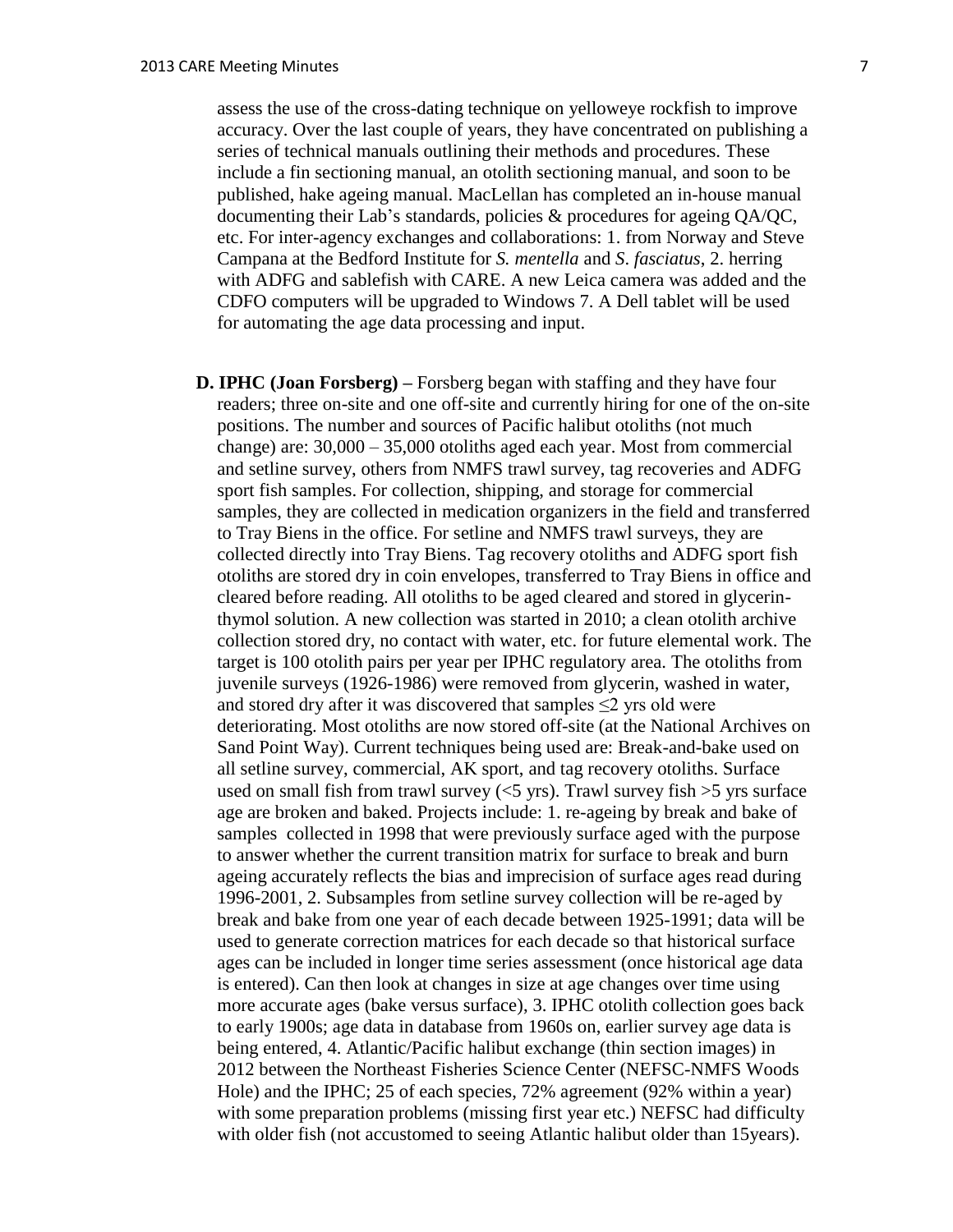- **E. ODFW (Lisa Kautzi)**  Kautzi said that Josie Thompson transitioned into another position within ODFW and Kautzi was hired in May 2012 as her replacement and is the only age reader for the agency. Since starting, much of Kautzi's time has been spent ageing the backlog of otoliths needed for assessment and filling special project requests. She primarily ages black rockfish (commercial and recreation collections) and has worked on vermillion and blue rockfish projects. For west coast blue rockfish, they are seeing differences in otolith weights and ovaries between blotched and solid blue rockfish.
- **F. AFSC (Tom Helser)** Helser gave an overview starting with the organization. There are 13 age readers and two people doing research. There is a web based system Age and Growth Prioritization System (AGPS) that the end user inputs requests with inventory, prioritizing resources and whether it is critical, high or low priority. We have 60 requests with 50,000 otoliths and typically 30,000 to 35,000 aged per year with an increased demand. On the internet we have an age and growth website. Were moving the entire (2 million pairs) to archive at the Burke Museum-University of Washington (UW) by curators and is funded by the National Science Foundation (NSF). Assisting are undergrads plus one otolith researcher. We have a 2 year funded grant with \$300,000 for otolith microchemistry. For age validation, there is a reference chronology for halibut (IPHC) and to validate northern rockfish, yellowfin sole, big and longnose skates. Oxygen isotopes are being used for age validation with NPRB funding. Pacific cod are ambiguous and were looking at life history transects with Oregon State University (OSU) and related geosciences in Wisconsin. The essential fish habitat for Pacific cod includes trace elemental chemistry; juvenile Pacific cod and elemental composition fingerprints from offshore stocks (cohorts). For sclerochronology from flatfish biochronology, we need to incorporate growth and environment. Biogeography and stock structure: UW fisheries graduate students are working on this to brood pollock at Little Port Walter Marine Station (Auke Bay, AK) for 3 to 4 years with an oxytetracycline stamp and temperature marker for microstructure. Additionally, there is an archaeology project looking at ancient Pacific cod.
- **G. NWFSC (Patrick McDonald)** McDonald began by talking about personnel. They have lost Meredith Cavanagh and Omar Rodriguez but have Brooke Higgins, Cassandra Whiteside, Lane Sullivan and Tyler Johnson, seven total. For new equipment, they have adjustable height desks. The new species being aged are rougheye rockfish and aurora rockfish; always age petrale sole, hake and darkblotched rockfish. In the future, they may be ageing greenling, red blotched rockfish and sharpchin rockfish.
- **H. WDFW (Lance Campbell and Jennifer Topping)** Campbell began by talking about personnel. They have six people and age 20,000 to 50,000 fish annually with salmon the most at 75,000 to 100,000 fish annually by two people. They have one person on warm water species plus one new reader (Andrew Claiborne) on salmon microchemistry. There are two people doing research. For age reading, half the lab production ages with age data input and distribution. The other half does research which keeps the lab afloat with salmon life history. For salmon, they production age from scales. They have salmon life history studies from the Columbia River, and a Hood Canal study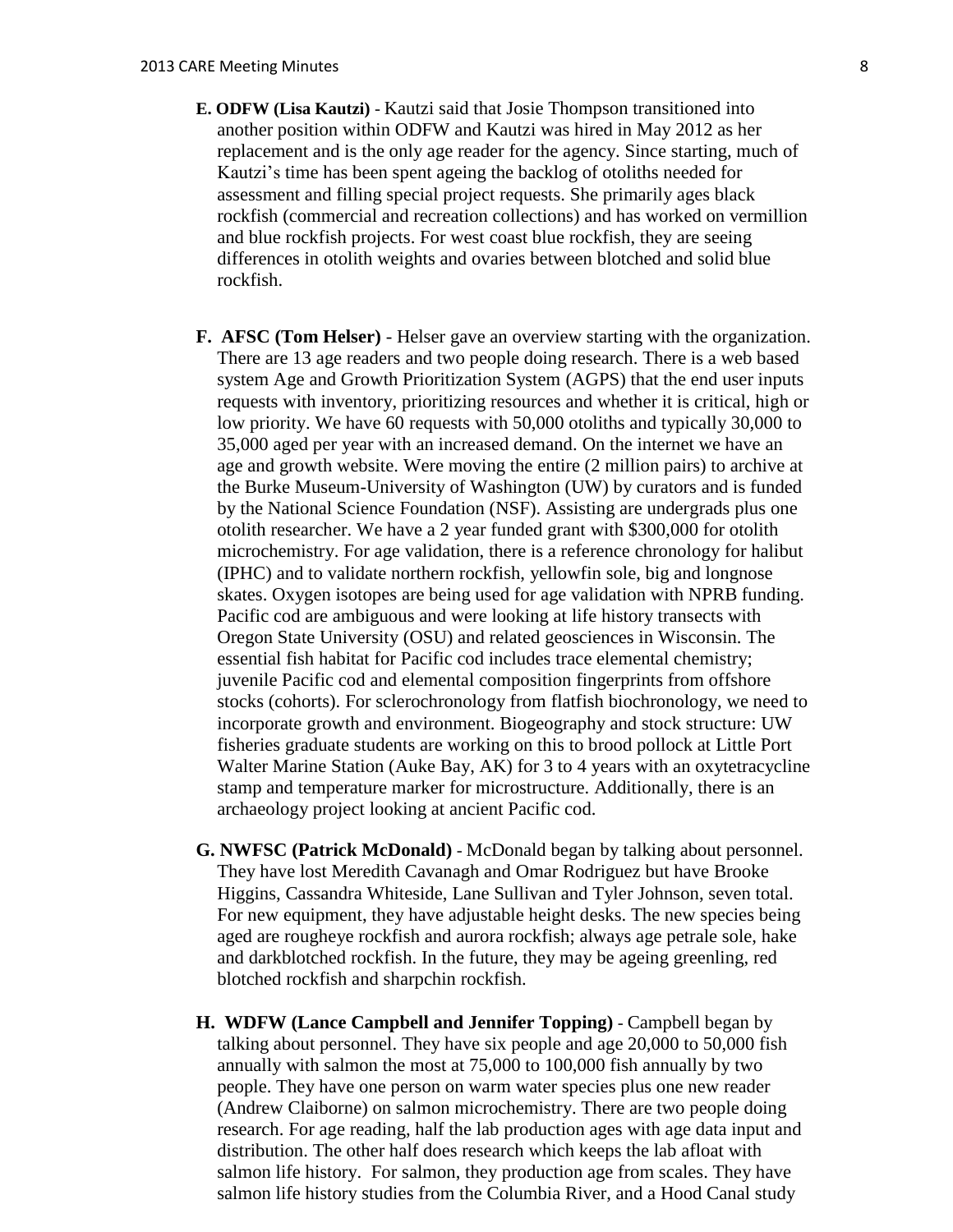to examine chemical signals of Puget Sound salmonids with toxicology residing in the Puget Sound from signals in otoliths and fin rays. For the manual, they have chemical marking (strontium/chloride mark) and a monthly juvenile fish validation study. They have also looked at fin ray chemistry on the Olympic Peninsula and bull trout on the Elwha River.

**I. ADFG (Elisa Russ and Kevin McNeel)** - Russ began by talking about personnel. She said Willy Dunne (ADFG-Homer) handles the sport fish with three age readers (Willy Dunne, Barbi Failor and Marian Ford) and the commercial staff is herself and Andy Pollak. There are two age readers at the Kodiak ADFG lab (Sonja El Mejjati, Joan Brodie). For ADFG overall, there are three labs: Homer, Kodiak and Juneau and each is autonomous. The recreational fishery for Southcentral (SC) Alaska is a small program with port sampling in the summer and ageing in the winter. For rockfish otoliths they age 13 to 14 species including black, yelloweye and dark dusky. Additionally, they age lingcod fin rays, 2500 to 3500 per year in the winter. Russ continued to report on the commercial side of her program and she manages the ageing program focusing on the biological samples from Cook Inlet (CI) and the Prince William Sound (PWS) fisheries. Pollak is the primary dockside sampler and does most of the production age reading while the precision is done within reader and with Russ for between reader. For PWS and CI pollock in state waters, they age 1000 pairs per year including testing. For dermesal shelf and pelagic rockfish, they age 500 yelloweye, 300 black (directed), 100 quillback (incidental) and 100 dark (incidental). Russ stated that a database is on the horizon. There has been a statewide push to increase data with Oracle-online access, SE first then other areas. They store otoliths dry. For the Kodiak lab, age readers include Sonya El Mejjati and Joan Brodie. For Pacific cod, they age 2000 to 2500 per year from Kodiak and Aleutian Islands (state waters). For black rockfish, they are moving towards ageing otoliths. Homer is unique and submits to the Juneau Age Determination Unit (ADU) the sablefish, lingcod (otoliths only) and the slope rockfish (rougheye/shortraker). Kevin McNeel (ADFG-Juneau) reported that the ADFG-Juneau ADU has two full time age readers (April Rebert who is in training and himself), one technician (Rob Dinneford), and a part-time supervisor (Kara Hilwig). Kris Munk retired and they lost Jodi Neil to salmon ageing. In 2012, 9052 sablefish were aged with samples from commercial fisheries from both SC (Homer) and SE (Southeast) Alaska and directed surveys from SE Alaska; 1521 yelloweye rockfish from SE halibut bycatch and commercial fisheries; 1469 lingcod otoliths from SC and SE Alaska 244 shortraker from SC; 350 rougheye from SC; 316 thornyhead rockfish from SC, and incidental species like bocaccio rockfish. For goeducks, the ADU was involved in a 1 year out age reading project with 840 specimens that could continue depending on the age structured model. Russ concluded about the Homer lab and Pacific cod to bring online, since currently Pacific cod are not aged and samples are being archived in Homer (however, the Homer staff has trained with ADFG-Kodiak and the AFSC staff on Pacific cod ageing techniques and criteria). Russ asked about the AGPS system and Helser responded that this system has a low priority for research use, primarily for production.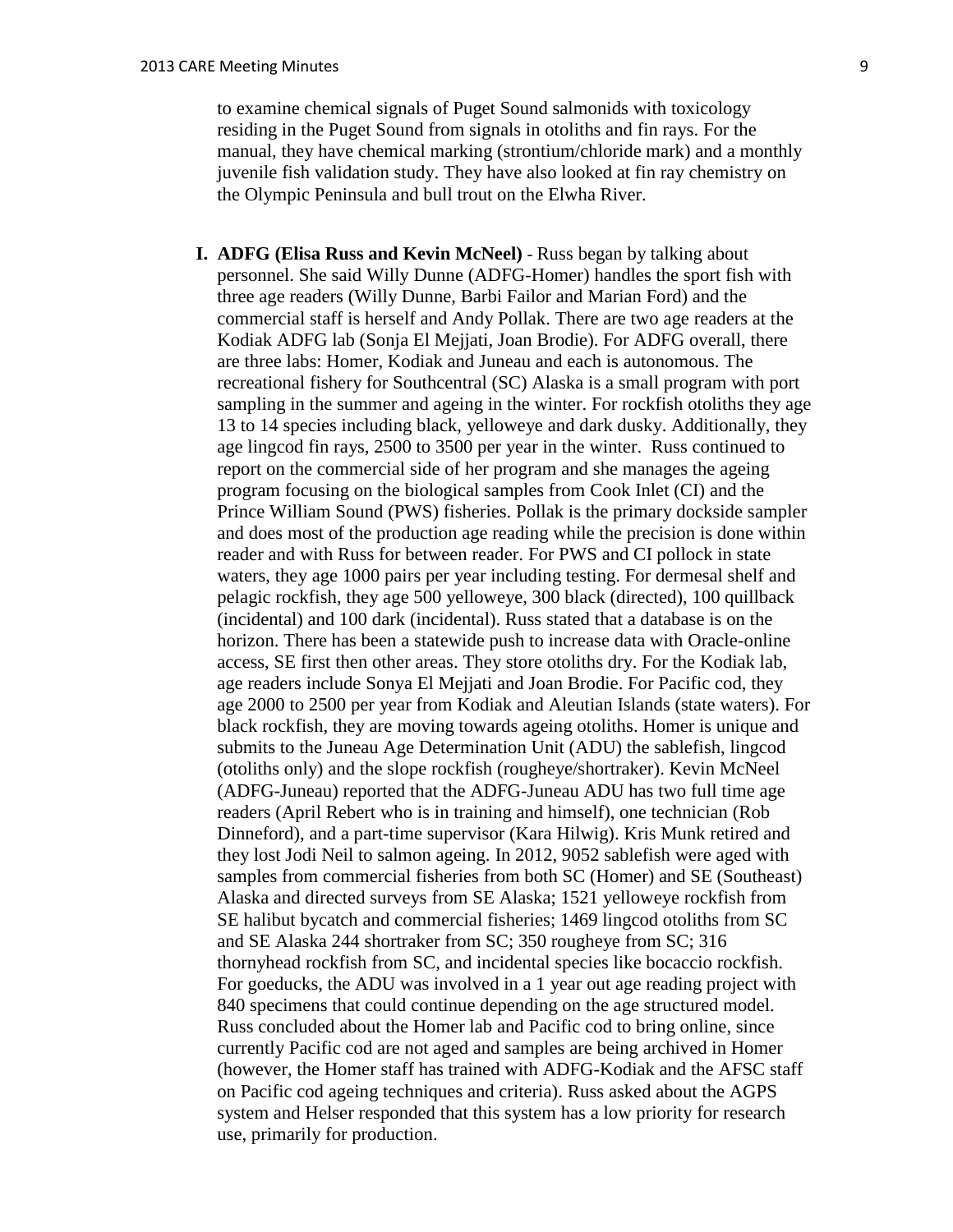## **IV.Topics for Discussion / New Business**

A. **Otolith Symposium 2014 and other symposiums -** Rosenfield initiated this topic about the upcoming International Otolith Symposium (IOS2014) in Mallorca, Spain. Members including Gillespie, Campbell, Helser and Kastelle expressed interest in attending but there may be funding problems. Last fall in Bergen, Norway the International Council for the Exploration of the Sea (ICES) had a large section on otoliths and a mini otolith symposium over several days including microchemistry, dendrochronology, stable isotopes and elemental analysis. Campbell and Gillespie discussed the interest of setting up a new workshop being proposed for September, 2013 in Juneau, Alaska to focus on creating a group of salmon age reading experts similar to CARE where they could attend CARE to get ideas and integrate with rockfish. Kautzi responded that she believed that other agencies working on salmonids may be interested in attending a conference similar to CARE. While she worked for Idaho Fish and Game (IDFG) they aged Chinook and steelhead collected at the Lower Granite Dam. Scales from the same location were also aged by WDFW. At the time, she worked for IDFG; no age comparisons were made between the two state agencies. As a new employee with the IDFG scale ageing laboratory, they trained with a long time age reader from the ODFW Corvallis lab. They worked with the Corvallis lab age reader for a few days and found it very beneficial. ODFW has a salmonid ageing and research lab in Corvallis that may be interested in attending such a conference. Campbell stated that more presentations are needed at CARE and that the workshops are helpful. Kastelle (AFSC) mentioned that the two workshops could overlap. For the elemental analysis scientific presentation, there is cross interest. Campbell and Gillespie discussed whether this can all be figured out by September and hoped to get back to Russ for the joint meeting in 2015.

Allen Andrews [<allen.andrews@noaa.gov>](mailto:allen.andrews@noaa.gov) from the Pacific Islands Fisheries Science Center (PIFSC) and Rich McBride [<richard.mcbride@noaa.gov>](mailto:richard.mcbride@noaa.gov) from the Northeast Fisheries Science Center (NEFSC) are on the planning committee as the USA representatives for an Age Validation Workshop prior to the [IOS2014.](http://www.ices.dk/news-and-events/symposia/otolith/Pages/default.aspx) The lead on the Workshop is Albert Ole Thomas [<ole.thomas.albert@imr.no>](mailto:ole.thomas.albert@imr.no) from the Institute of Marine Research (IMR) under Beatriz Morales-Nin <br/>beatriz@imedea.uib[csic.es>](mailto:beatriz@imedea.uib-csic.es) from the Mediterranean Institute for Advanced Studies (IMEDEA) and Audrey Geffen [<Audrey.Geffen@bio.uib.no>](mailto:Audrey.Geffen@bio.uib.no) from the University of Bergen (UiB) as the primary organizers.

- **B. Conferences since 2011 -** Helser mentioned the 2012 American Marine Science Symposium meeting (AMSS) in Anchorage last winter with a presentation on age validation of skates.
- **C. Charter.** "The purpose is to familiarize new CARE members with the function of CARE and the responsibilities of its officers and members. The committee is responsible for facilitating changes and updates to the Charter." Kris Munk had suggested at the 2011 CARE meeting:
	- 1. Define working groups
	- 2. Work and reporting obligations
	- 3. Suggest time limits
	- 4. Add new members or disband the committee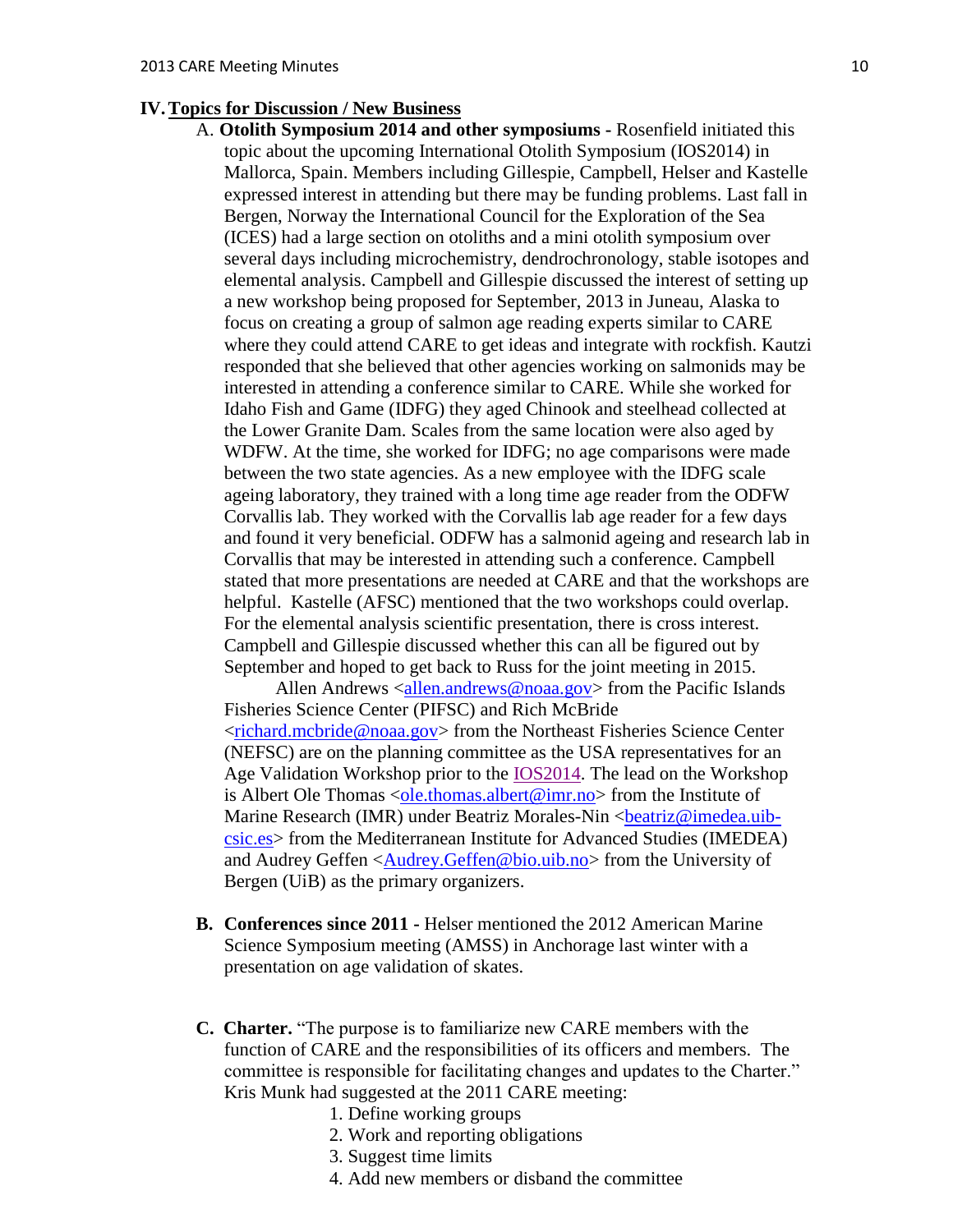Rosenfield talks about defining the working group, suggested timelines or to disband the charter. Should the charter be pursued or has it fulfilled its purpose? Russ stated that the mission is for all agencies, including new members, and thinks it should be kept. Russ volunteered to chair the charter and craft a response with input and other ideas from the members.

**D. Should the Manual include potential differences between stocks within species?** For the 2011 manual, Rodriguez had previously stated that there is a difference between stocks and species. Is there a difference in stocks? Russ suggested expanding the range from the Gulf of Alaska northward since they are easier to age. Russ said she will add a note in the manual. Goetz mentioned the criteria. Kevin McNeel (ADFG-Juneau) stated that the criterion does not change depending on sample location but regional differences can cause ageing differences. Rosenfield said areas should be noted in a table on the CARE website. Russ acknowledged there are regional differences. For the archived structures added to the website, Rosenfield suggested that Short makes the page the same to save on his time. Gillespie responded with a template by stocks. Short stated that for the database background, we have a spreadsheet and one link for each agency. Rosenfield pulled up the species table on the CARE website and a link with archived samples. Species Info has a line for each agency a contact name needs to be added but all information is already posted. Short will compile the data and put all of this together. Rosenfield suggested he watch for consistency. She also stated that and each agency should make a list of corrections to send to Short.

## **E. Archive structures added to the website**:

- 1. Location on the CARE website
- 2. Agency contacts
- 3. Link to other websites (AFSC)
- **F. Species Info on the website - needs Agency updates -** Rosenfield asked if the information is current. Go through your agency, scroll down and talk to Short and verify the information.
- **G. Additional topics –** None to report**.**
- **H. Non-agenda items** None to report.

### **V. Scientific PowerPoint Presentations**

**A. The Spiny Issue of Ageing Spiny Dogfish (Cindy Tribuzio) -** Tribuzio shows her PowerPoint presentation on spiny dogfish. Questions for Tribuzio? Campbell asked about the preliminary vertebrae and why the spines do not match? Helser asked if there is another box plot? Russ asked about the spines that are two times older than the vertebrae, all unworn spines. Helser added that the spines all worn/unworn are mixed. The inter- and intra-reader comparisons were brought up. Cal Blood (IPHC-retired-contractor) talked about the reference collection. Tribuzio stated that there are eight readers total for this study. A question was asked about the training specimens. Blood stated that the stain faded from the 2010 vertebrae but the samples are fresh and up to date now for the new reference collection.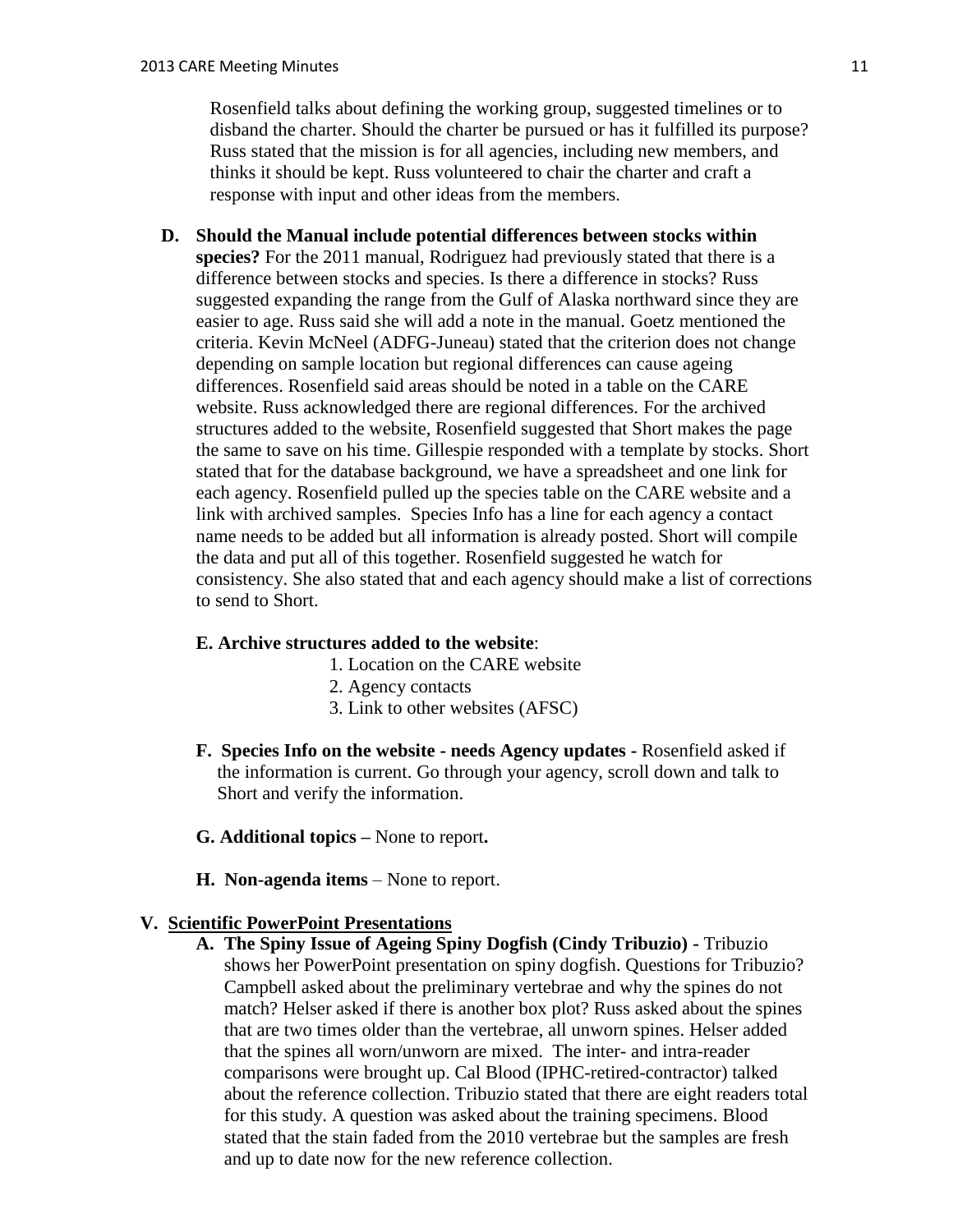**B. A new bomb-radiocarbon reference curve for the Bering Sea (Craig Kastelle) -** Kastelle began his presentation with the bomb-carbon reference curve and  $^{14}$ C radiocarbon (atmospheric) above ground testing from the 1950's and 1960's; <sup>14</sup>C atmosphere→ marine environment→calcium metabolism→marine organisms. There is a known age reference chronology for CaCO3 with juvenile fish (1 year of age) and the  $14C$  known age. The Pacific halibut GOA graph plus atmospheric signal  ${}^{14}C$  is the calibrated way. Kastelle showed a graph of the known age reference chronology for age 1 year fish with birth year on the x-axis and  $^{14}$ C level on the y-axis. An example is that the age validation is in phase and the Dover sole ages are accurate. The assumption is that the reference chronology is the same system, similar biology and environment. A reference versus test sample graph is shown with birth year on the x-axis and  $^{14}$ C level on the y-axis. This is out of phase due to ageing error and the wrong comparison violates the big assumption. Samples were collected in the GOA and Eastern Bering Sea (EBS). Kastelle continued with the goals for this study including a new reference, age validation for EBS yellowfin sole and GOA northern rockfish. This reduced the issues with the known age reference chronology that was difficult to come by. The study outline included known age juvenile Pacific halibut from the 1950's to 1970's, and to measure  $^{14}$ C otoliths and compare EBS to GOA Pacific halibut  $^{14}$ C reference with Bayesian probability. A sample location chart is shown. For statistical analysis, Kastelle showed a graph with the birth year on the x-axis and the  $^{14}$ C level on the y-axis. With the reference curve, 50% rise and whether it was caused by age bias or systemic differences. Kastelle continued with another graph showing the age bias  $(-or +)$  on the x-axis and density on the y-axis. For the results graph, he has the birth year from 1950 to 1985 on the x-axis and the  $^{14}$ C level from -150 to +250. The slopes were different with the new reference and  $^{14}$ C knowledge. He talked about age validation and the EBS halibut reference comparison and the yellowfin sole vs. the GOA northern rockfish and how ages are valid. The interpretation is correct. For the regional differences, there is oceanographic processes and upwelling. Mixing rate is unique by region, upwelling is the source of carbon, continuous freshwater increases atmospheric  ${}^{14}C$ , downwelling causes deep mixing of  ${}^{14}C$ and shallow regions are well mixed. For the ocean processes, you have dilution of <sup>14</sup>C-downwelling and in the BS and it sped up the signal. For conclusions, Kastelle stated to look at ocean processes. The juvenile halibut reference curve was a success; stock assessment is good and new validation. Helser asked a question about why the yellowfin sole radiometric study was used first? Campbell asked Kastelle about the <sup>14</sup>C curve decay over 50 to 100 years and whether you can still do it? Can you validate from the  ${}^{14}C$  window? You can drop off age validation, mixing and dispersion and use the declining slope for yellowfin sole. Campbell asked about ageing young specimens and with historical samples? Kastelle responded by stating there are no historical samples and were caught in 1975. The method will not work. Gillespie had a question about ocean processes. Kastelle responded about the new petrale sole signal and summer upwelling.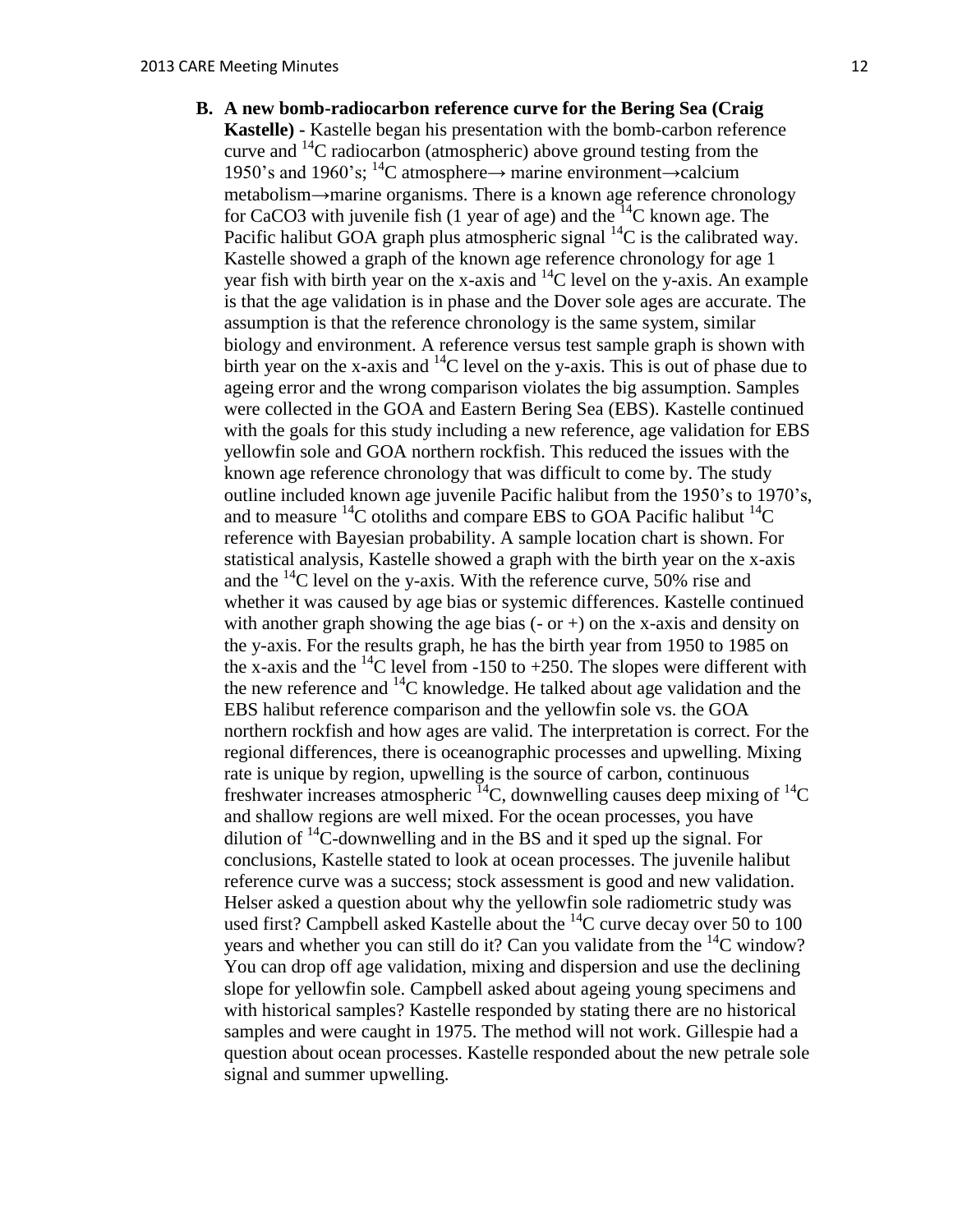**C. High resolution**  $\delta^{18}$ **O** sampling of otoliths for age validation – a **comparison using micromilling/continuous flow mass spectrometry and secondary ion mass spectrometry (Thomas Helser) -** Helser's talk began with stable isotope O-18 research with ODFG, the University of Wisconsin (UWISC) and AFSC collaborators. There are 3 parts to the otolith geochem at the AFSC including trace elements, growth increase data and stable isotope climate change. For Isotope Work, the window from 1959-1980 is best. Pacific cod decreased in longevity leading to deviation in validation techniques. The Accelerator Mass Spectrometer at NOSAMS- Woods Hole and laser ablation with the ion microprobe at UWISC were used. A slide is shown of the age determination background for a Pacific cod otolith with an age of 5 years, maybe 7 years? For the O-18 to temperature, the O-18 fraction in the otolith is related to temperature. A decrease in temperature caused an increase in O-18 and you need to count the sample otolith from the core to the edge. Looking for peaks and valleys, peaks are at the end of the winter. Secondly, you assess bias or validate criteria. Pacific cod have been aged along time. The water temperature was the determinate for the isotope. For the methods, there are nine archived tag with bi-hourly/temperature/depth: 1. otoliths are thin sectioned (pilot study) transversely through center, 2. sectioned, polished and aged using established criteria of bands (Nancy Roberson's [AFSC] method), 3. 20-30 mcg of material, 4. mass spectrometry of O-18 plus <sup>13</sup>C, ion microprobe and O-18 inverse to temperature. For the archived tagged fish, they were captured/tagged in 2002 and 2003. The location of release/recovery was recorded for ages 4 to 6 years, one was at liberty for 2 years and we have alot of temperature data. For NPRB, there are 40 fish with micromilling and an O-18 count. Age 1 year fish have a cool range of temperature values from bottom trawl data from 2002 and 2003, different than 2010. Helser showed an age validation slide including the microdrill, servo stage and pathways. He continued to talk about the stable isotope lab with up to 39 individual samples over 5 years, 5 peaks and 5 winters. For analysis, Helser showed a plot of the O-18 track number, center to edge; compare transition zones and ion microprobe. For the NPRB, there are 40 'known age' fish from O-18 count and compare to 120 estimated band counts and validate  $7^{\circ}$  C as the primary determinate. The age 1 year fish otolith edge was compared to bottom temperature with four signatures for sample plot with consistent results and the check of 1 to 2 for O-18 showed this. For the ion microprobe, Cs-137 bombards the otolith with a dual plasatron. The spot sizes are 10 microns in diameter and 2 microns deep. It counts isotope ions. For the signature isotopes you have the position of visual annuli with red dots and defined peaks; temperature driven variation. For the micromill vs. ion microprobe, the microprobe showed 4 peaks. The age 6 fish, micromilled vs. ion microprobe. The juvenile's edge showed every change with 5<sup>o</sup> C of water temp change. The dynamic range was more compressed, twice with the same outcome. Pacific cod were at liberty for 2 years. The water temperature effects O-18, by season you can assign years. A plot of temperature (ºC) on the x axis and O-18 level on the y axis was shown. Helser concluded with the caveats including the temperature history of the fish is unknown, migratory fish was a problem, salinity is a factor to O-18, milling resolution especially in later years and smearing of seasonal information.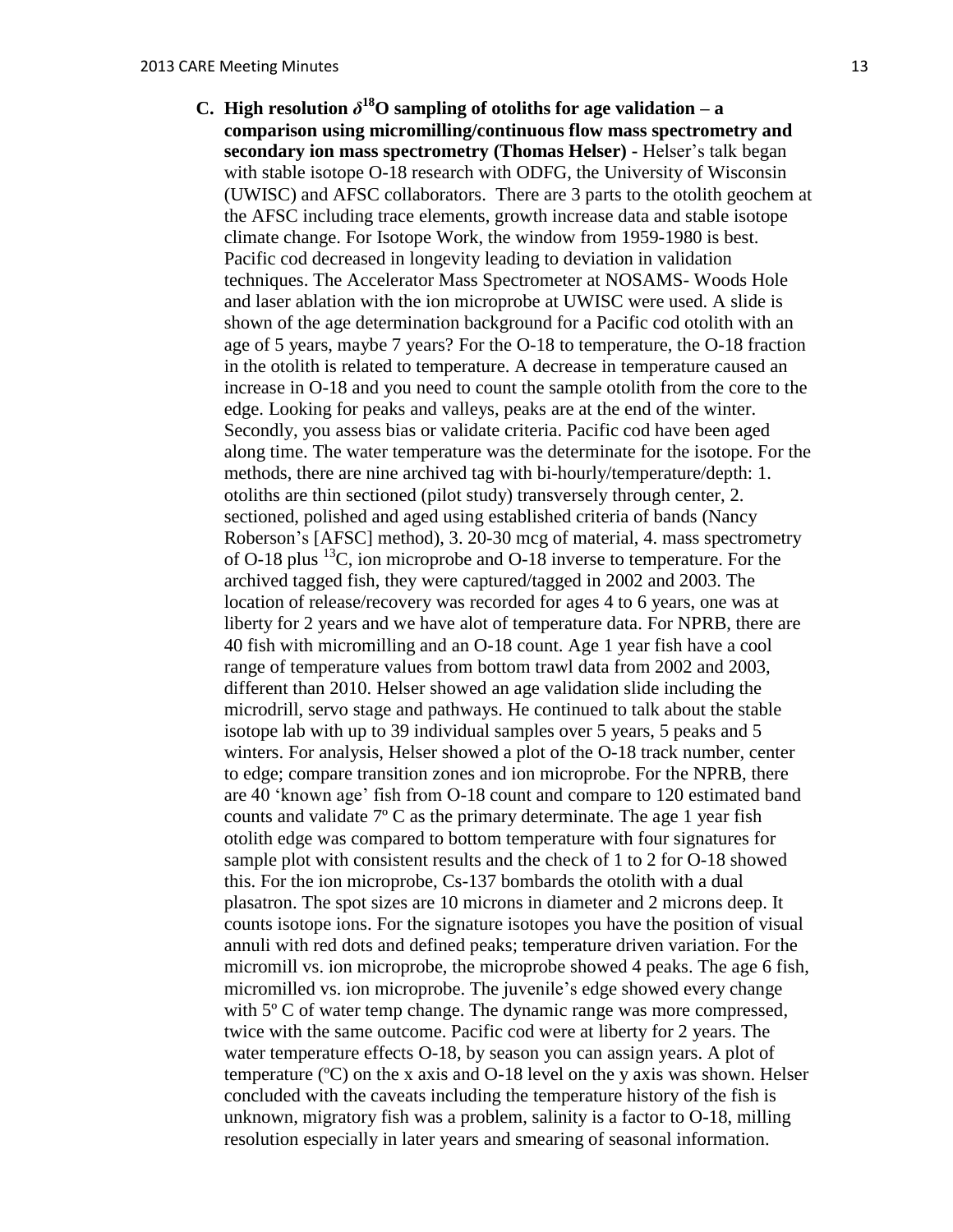### **VI. Work Shop Focus**

- **A. Longtime storage of otolith in glycerin using WDFW's samples from the 1970s (Sandra Rosenfield) -** Rosenfield began her talk stating that glycerin has been used since the 1970's. They have 11,000 archived POP otoliths collected from 1970 to 1985; in 1986 they switched to dry storage in Tray Biens. Otoliths were stored in vials dipped in paraffin; those stored in ethanol and water media evaporated. The ethanol media (now perfectly dry), showed no effect on the otoliths. They looked the same as the samples stored dry from 1986 to present. The samples from 1970 – 1985 were archived in vials with the sample number, year, otolith number written on a paper (Rite in the Rain) disk. Whole otoliths removed from the glycerin media appeared (cloudy). There is also decalcification appearing on the surface, a white powdery film when removed etched into the outer surface of the otolith and discolored when baked to a gray color. The otoliths burned quickly. There are edge problems with the glycerin medium. For break and burns, 60 to 70 % have a clouded edge. Rosenfield showed a chart for observations between labs. Forsberg mentioned that during a project in the early 2000s, halibut otoliths from juveniles collected in the 1950's were found to be dissolving and chalky. The IPHC's juvenile otoliths have since been rinsed and are now stored dry. WDFW would like all agencies to go back and age their structures stored in glycerin to reassess this storage media.
- **B. Discussion -** The discussion began with the problem of otoliths going from aragonite to calcite while stored in glycerin. Kastelle mentioned that the thymol mixture is important since it stops biological activity. It is hard to go in solution though. It is the same as ethanol decreasing below 50 %. McDonald stated that when the ethanol decreased, you get chalky otoliths maybe due to biological activity. Anderl said that there are two types of surveys for the AFSC, observer and survey fisheries and the observers make the glycerin solution different than RACE. Inconsistencies in the solution can lead to biological growth. Forsberg said the occurrence of chalky halibut otoliths (from non-juveniles) is sporadic and may be a result of mixing problems where the thymol precipitates out of the glycerin solution. Rosenfield said that cloudiness on the otoliths edge is a problem and asked whether the absorption of glycerin can effect or impact otoliths usefulness? Kastelle said that  ${}^{14}C$  analysis is not an issue but how long? General questions included whether any liquid should be used on archived otoliths and how should CARE proceed? Forsberg may test the oldest samples of halibut. Anderl has flatfish stored in glycerin since the 1970's. The arrowtooth flounder (archived samples) from the 80's looked good. Rosenfield stated that for 2015, a serious notation to the manual should be made. Rosenfield stated that it takes six weeks to rehydrate otoliths and Goetz says it takes two weeks to rehydrate. Rosenfield continued with talking about AFSC and IPHC otolith testing with storage problems and how to address this. Russ said that skate vertebrae are stored in an ethanol solution. Rosenfield stored otoliths dry from 1986 onward but not from 1970 to 1985.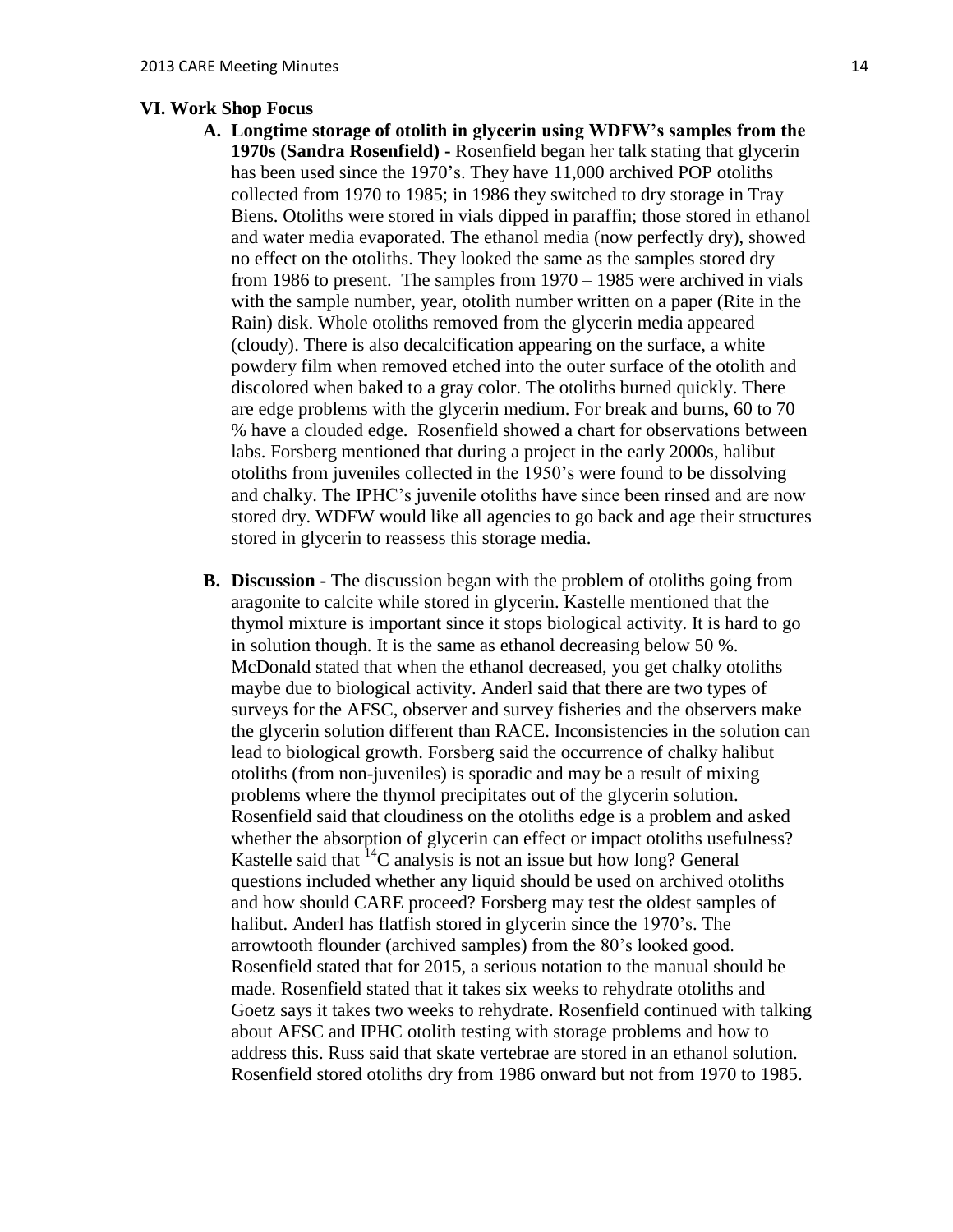### **VII. Working groups & Hands-On Workshop**

- **A. Working groups:** 
	- **1. Meet and formulate written recommendations**
	- **2. Prepare the recommendations electronically (to be presented Thursday morning)**
- **B. Hands-on scope work**
	- 1. **Sign up for scope station space and time** (Table 2: 2013 CARE Scope Time)

#### **Wednesday 17, April**

#### **I. Working groups & Hands on Workshop Continued**

**A. Dogfish working group (Room 2079)** – Cindy Tribuzio (NMFS) began the spiny dogfish working group. She started by going over the rough draft and said the spiny dogfish technical memo is weeks to months away from completion. For discussion, will look at structures under the scope. At 1:00 PM, a group consensus will be made on structures including calibration and reference samples. For the agenda, Tribuzio talked about the dogfish length measurements from precaudal tip/snout to the notch which is recommended. With the precaudal, there is less variation, flexible tail. For total length (TL), there is natural vs. extended. A conversion/regression is available. For the first and second dorsal spine, do the anterior/posterior ends match? Dunne said that he takes 4 or 5 vertebrae, # vertebrae 3 to 4 inches forward. Tribuzio said with a double sample, there was no difference in ages for vertebrae. Matta said that the larger vertebrae are easier to read. For cleaning spines, Tribuzio boils the tissue and uses a thumbnail to clean off remaining tissue. Blood said you can us back of knife but be careful though. For no boiling, Rosenfield and Tribuzio said to use a paperclip. Tribuzio said to remove the inner plug of tissue, don't cook too long and scrape inside but do not use metal on the outside of the spine. The inside is fine though. Dry spines overnight. Atkins adds that she has made tools to use for cleaning spines. Blood said to use ice cube trays for drying (10 to 12 structures). Atkins arrived with Tyler Johnson (NWFSC). For preservation methods, use 70% ethanol for vertebrae storage. Matta stated that hematoxylin stain expires. Tribuzio said that Blood made molds and sectioned vertebrae at 0.5 mm with the size of the vertebrae being the determinate. The procedure is to section strips, decalcify 5 minutes to 1.5 hours and hematoxylin stain for 8 min depending upon the size of the specimen though. Tribuzio added that she doesn't have pictures of the flexible thin sections. Next, you destain with ethanol. Finally, you mount the sections with Kaiser Jelly. Blood said he takes four sections per vertebrae, reset and recast new sample. Tribuzio said to save extras. Rosenfield asked how many per day? Blood responded with each separate step per day, 27 spines or vertebrae per day. For the resin lab, 30 vertebrae per time in each resin cast. You can stain 30 to 36, mount on slide and the samples are ready. Blood continued with completion of daily samples is a good stopping point. Certain sections you can stop but complete group for others. Rosenfield agreed with Blood for processing about 30 samples per day. Blood said the hot plate he used was small and 3 sets of 9 on small hot plate per 8 hour day. Atkins said that she can do 50 to 60 spines per day. There are resin and staining days. Tribuzio talked about the spine measurements: last readable point (LRP), enamel base diameter (EBD) and the midpoint (MID). Rosenfield said that the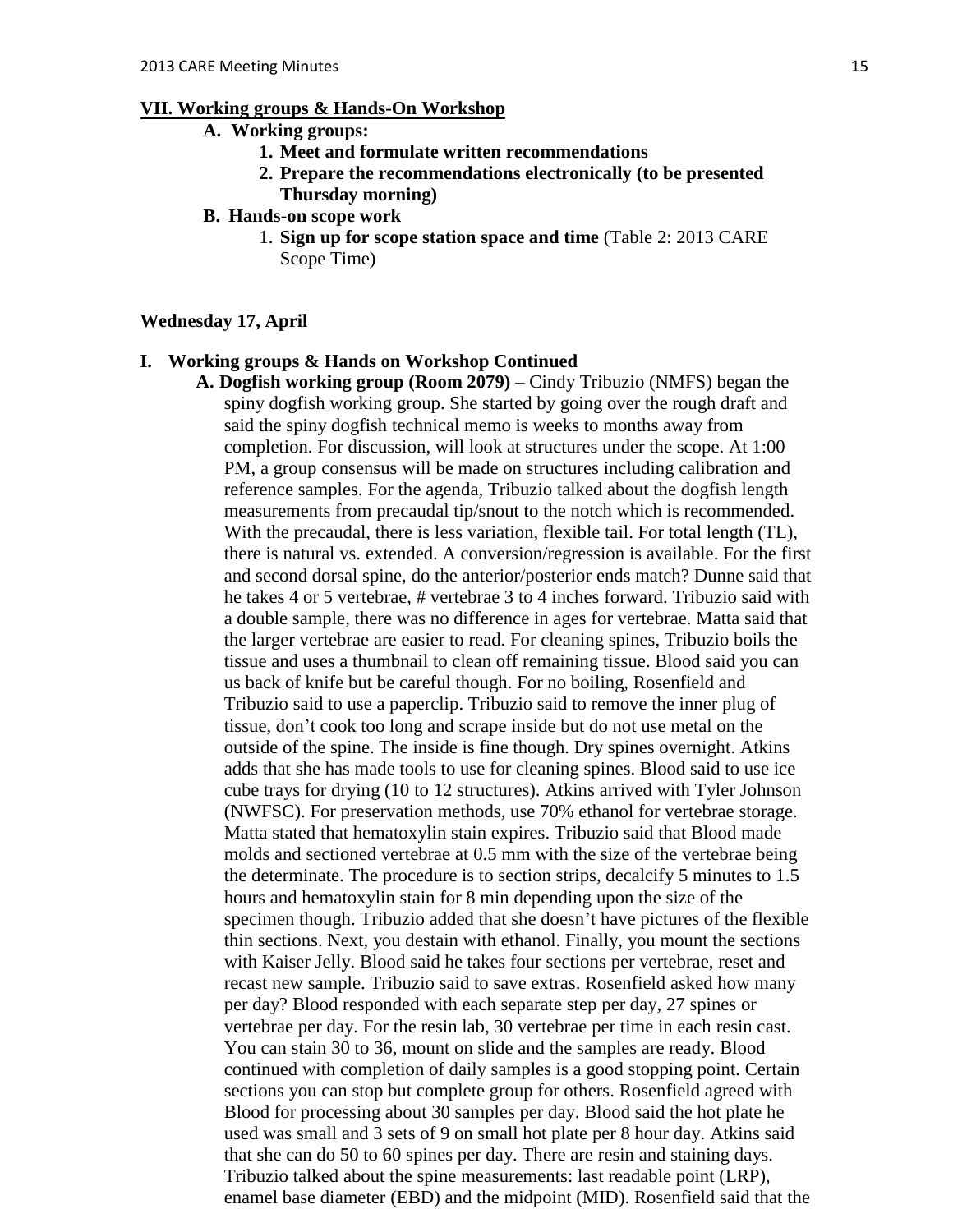midpoint counting is from the Chang paper. A white band at the base is winter caught in the GOA. Don't count ventral to white band. Tribuzio continued with the pictures with image filters being a toll she has used. An example is shown. She talked about the readability scale with 3 categories: 1. Repeatable,  $2. + or - 2$  years, 3. No repeats. Rosenfield said to go back 2 yrs, different age and repeat with 2 readers. For category 2, no agree. For ageing vertebrae she showed how to switch from dark to light, reflected vs. transmitted with a slide photo. Tribuzio continued with the corpus calcareum and the focus by showing a schematic including the vertebral radius and birth check. You count with no stacking or clumping compared to spines. The band width changes and splits. For marginal increment analysis (MIA), do not count the jelly on the edge and trim the excess. Atkins said to remove excess tissue too. For the LRP, Tribuzio continued with saying that there is a poor description for LRP, its ambiguous where LRP is. The LRP is the last point on enamel, not worn off, anterior edge. Measure on enamel first. Secondly, she continued talking about how to measure with calipers perpendicular to the axis. A diagram of spine and LRP was shown. Rosenfield said she has no photo software, use mark and width of pen. Atkins added to look at the 90º angle. Rosenfield added to leave the line for next reader. Matta and Tribuzio asked where to count? The LRP can have a big variance. Rosenfield responded with no LRP and the midpoint to LRP is variable. Tribuzio said to estimate from the midpoint, full read LRP and midpoint. Dunne responded with no wear point, enamel is worn, no wear point, enamel stops, LRP confirmation and read too. Rosenfield responded with leave line and check counting with a fixed confirmation point. Tribuzio said there is a difference between labs and Rosenfield responded with saying to check calculation. Tribuzio said there is a Chang/Ketchum methods problem and a substantial difference with Chang. For CDFO, a number of samples have been validated. For Campana, were the spines worn or unworn? In 2009, the dogfish were 20 years at liberty for Beamish and McFarlane. Dunne mentioned Ketchum and the growth rate. Atkins asked where in BC were the samples collected for Ketchum's study? Tribuzio stated to re-parameterize new growth curve and synchrony for enamel vs. vertebrae. The spine enamel is not from the environment; vertebrae are and spines are not. Atkins asked which spine correlates to size? Tribuzio talked about the sport fishing collection and seasonal location. Matta added about the longline collection. Tribuzio said the IPHC has collected big dogfish during their surveys with genetics and sleeper sharks too. No full term pups, small  $(30 \text{ cm})$ ,  $> 100 \text{ cm}$  precaudal length is missing. Tribuzio said spines are vague, and shows the 3 worst ones. For consensus viewing: sample #5- 12/13 years consensus and pupped late winter or November to March. For vertebrae ageing: #1- 18/**19** years**,** #2- 16 years?, #3- 19 years, #8- 18 years?-reasonable, #11- 18/**19** years, and #10-19 years.

- **B.** Working Groups (Sablefish minutes to follow)
- **C.** Hands-on Workshop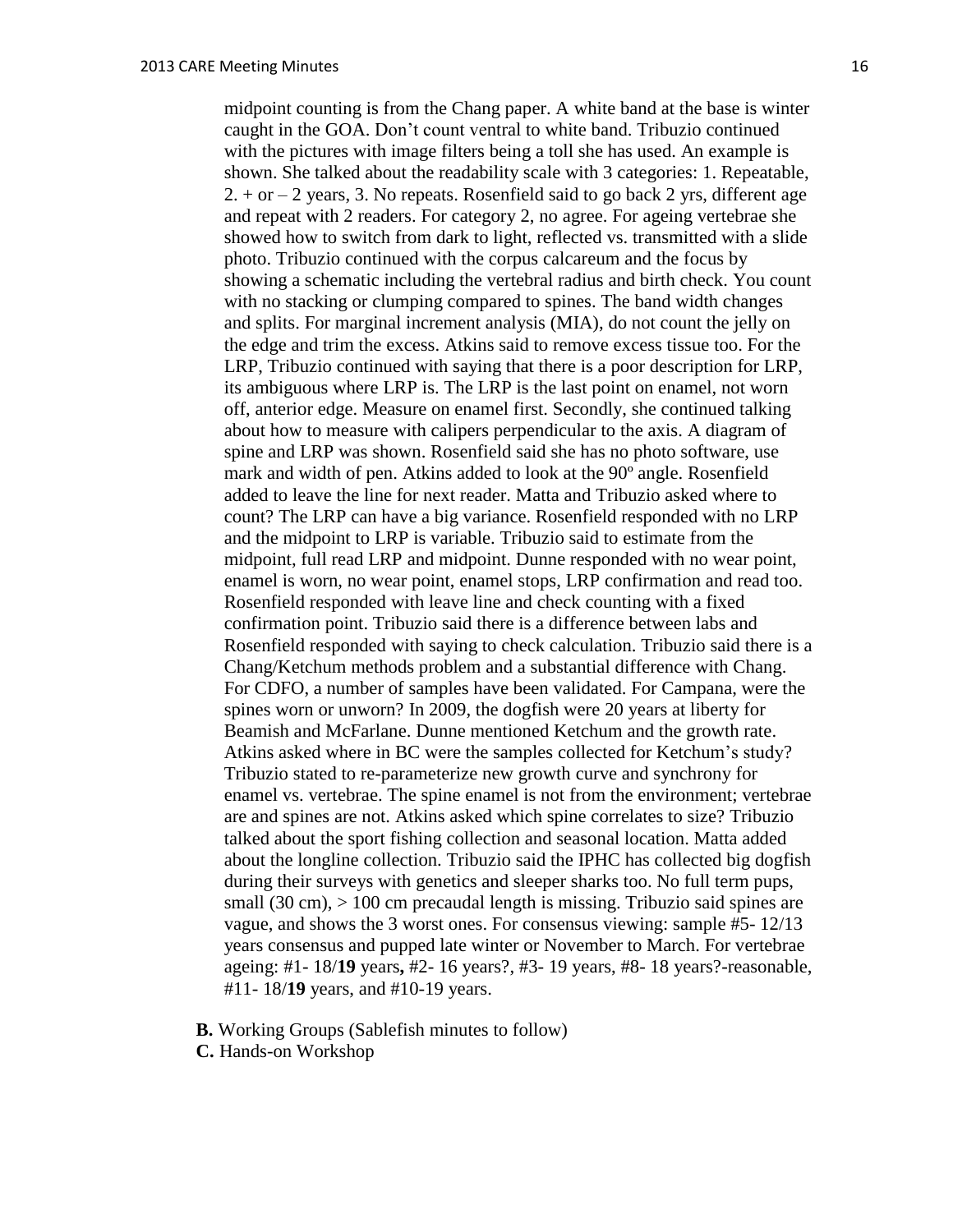#### **Thursday 18, April**

## **I. Recommendations**

- **A. 2013 CARE to TSC -** A new dogfish workshop in the future is mentioned and should be recommended to TSC. Russ and Tsou talked about ergonomics and this is important for agencies and how to address it. Goetz stated that we have a draft. For CARE to TSC, Rosenfield asked what is stated? Goetz said this is a general record and an important consideration. For TSC, this is more focus and power for discussion. Rosenfield asked for specifics? Goetz asked to respond to fulfill the ergonomics issue. Rosenfield stated to add a general recommendation plus verbiage. Goetz mentioned the CARE to TSC. Dunne said to stress importance of ergonomics to Tsou in an appropriate way and agencies are aware of it but not proactive. It's a budget issue but cheaper in the long run. Dunne will draft the ergonomics section for the manual. Russ added health concerns. Dunne said to justify the importance? Goetz said that it's an individual basis with medical health professionals and different for each person. Need a draft for the Chair from the committee to submit to TSC.
- **B. 2013 CARE to CARE -** For CARE to CARE, Rosenfield talked to Anderl about the glycerol history. A copy is requested from Rosenfield. In addition for CARE to CARE, get info on glycerin and update paragraph. For IPHC/AFSC, check all agencies for this and amount of glycerol per cruise. Go back and look to document it. Rosenfield added to look at oldest collection and do ageing of 100 otoliths if not surface ageing. Several agencies can check on each species? Goetz added to be more specific in the manual where the glycerin section should go. Kastelle said to add sentence, update manual on investigation for glycerin. The charter will be revised, expanded and submitted for the next 2015 CARE. For the manual working groups and CARE to CARE recommendations, Goetz asked a question about pollock; need one year with agency specific differences for ageing pollock. Russ stated to draft new CARE to CARE or discuss in 2015. Can add the QA/QC for accuracy and precision including validation. Kastelle asked about the status of the pollock section? Russ mentioned the secondary age structure and validation. For CARE to CARE, a new version for 2015. Goetz talked about the rockfish otolith baking section and to generate an ageing procedure for all species. Russ added a line referring to the rockfish baking method and collection with other agencies. Anderl stated there are changes in the sablefish draft of revised addition for 2015. Russ added sablefish manual/section line to the sablefish ageing procedure section. Added baked thin section method line below. Russ asked if all agree about the sablefish and pollock being due December, 2014? Yes, all members agree. For CARE to TSC, Anderl asked how to make changes to the manual and MacLellan was specific about this process. An example would be the thin sectioning process. Goetz responded and asked if it was in the last minutes and the importance to maintain the information in a historic document. Anderl said to make sure it was addressed openly. Goetz responded that it's a cumbersome job detailing rockfish thin sections. Russ said to include current equipment needs and the link to the old versions from 2006 and older versions about the manual so that information can be referenced. Goetz responded about the sections being updated independently. Lance Campbell proposed for a historic inclusion of the manual on the CARE website. Russ added the CARE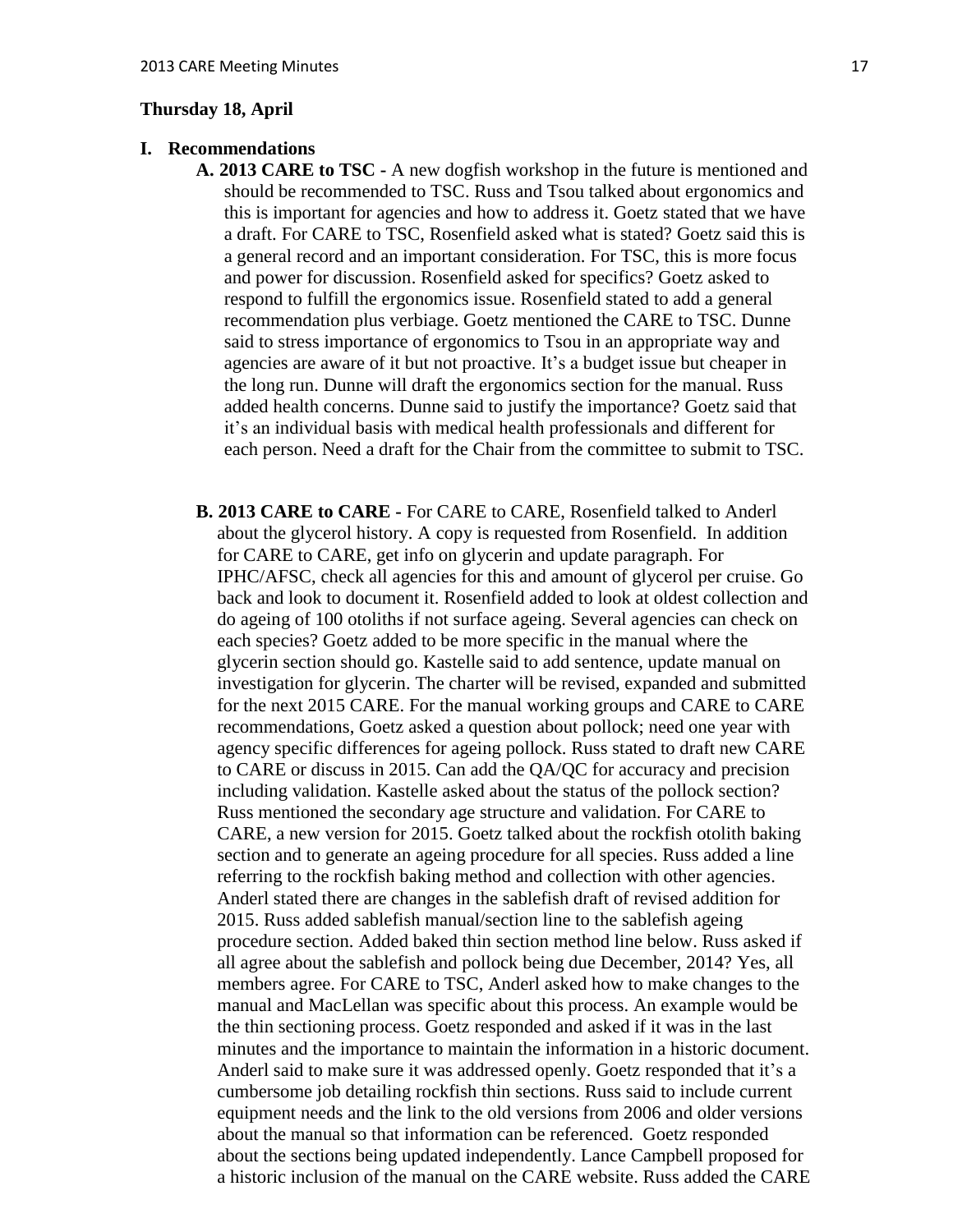proposal line for historical format for the new archived edition format, 2013 CARE to CARE. Proposed by Campbell-unanimous consent.

## **II. Concluding CARE business (9:00 -10:00) A. Administration nominations**

- 1. Sullivan asked what each charter member does? The secretary takes notes for meeting. For the charter, the AFSC will pass it along. Sullivan is nominated for the 2015 CARE secretary. It was also explained that secretary generally moves to Vice Chair and Vice Chair moves to Chair at next biennial meeting.
- 2. Elisa Russ accepted position as new Chair
- 3. Chris Gburski accepted position as new Vice Chair.
- **B. Schedule and location of 2015 meeting –** The 2015 CARE meeting will be held at the AFSC.

**III.** Working groups & Hands on Workshop (10:00 – 12:00 noon)

- **A.** Working Groups
- **B.** Hands-on Workshop

**IV.**Adjourn (12:00 noon)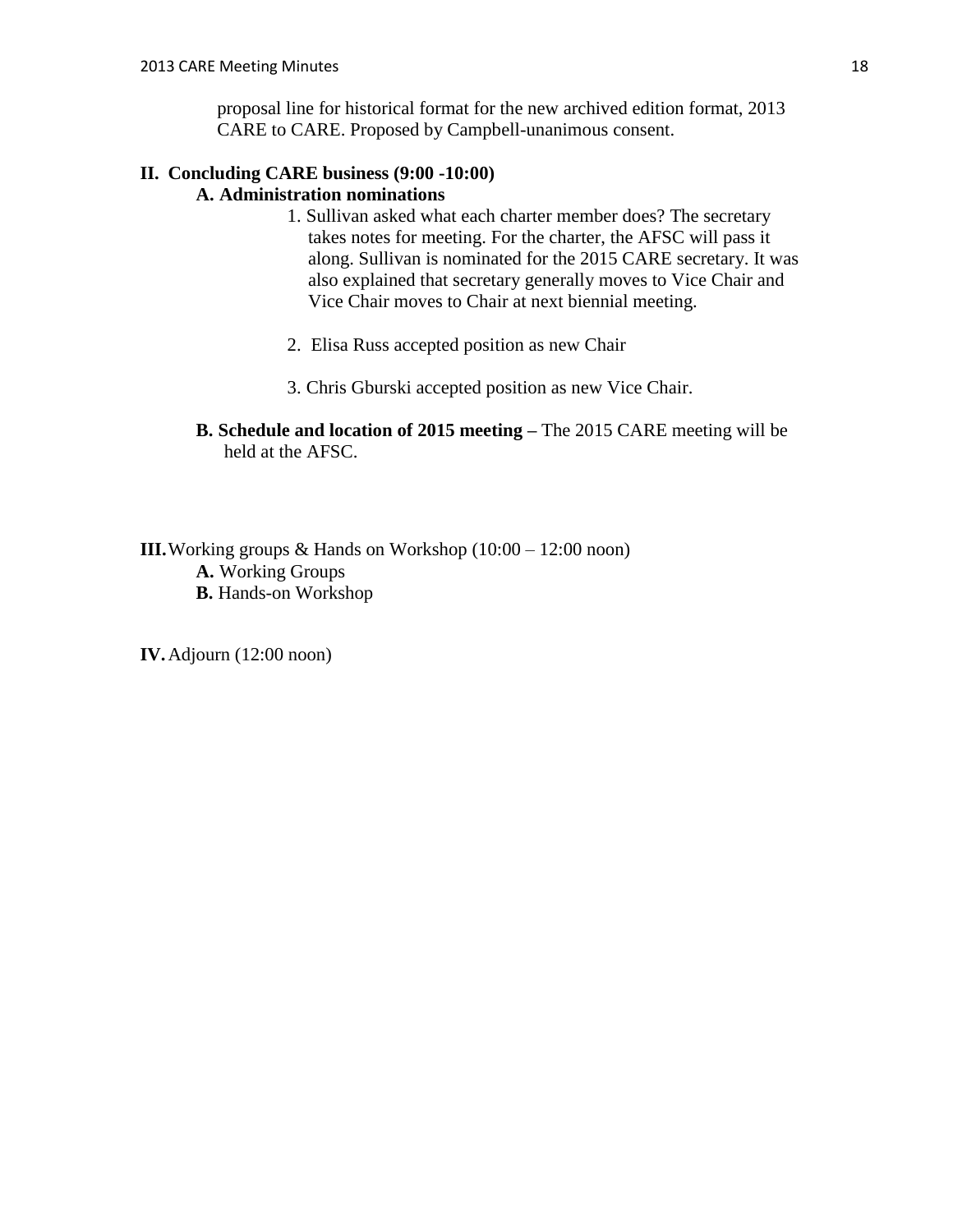## **Table 1: 2013 CARE Attendee List**

| Last name     | <b>First name</b> | <b>Agency</b>                  | Location | Country    | <b>Email</b>                    |
|---------------|-------------------|--------------------------------|----------|------------|---------------------------------|
| Dunne         | Willy             | <b>ADFG</b>                    | Homer    | <b>USA</b> | willy.dunne@alaska.gov          |
| McNeel        | Kevin             | <b>ADFG</b>                    | Juneau   | <b>USA</b> | kevin.mcneel@alaska.gov         |
| Pollak        | Andrew            | <b>ADFG</b>                    | Homer    | <b>USA</b> | andrew.pollak@alaska.gov        |
| Rebert        | April             | <b>ADFG</b>                    | Juneau   | <b>USA</b> | April.Rebert@alaska.gov         |
| <b>Russ</b>   | Elisa             | <b>ADFG</b>                    | Homer    | <b>USA</b> | elisa.russ@alaska.gov           |
| Anderl        | Delsa             | <b>AFSC</b>                    | Seattle  | <b>USA</b> | delsa.anderl@noaa.gov           |
| <b>Brogan</b> | John              | <b>AFSC</b>                    | Seattle  | <b>USA</b> | john.brogan@noaa.gov            |
| Colman        | Jamie             | <b>AFSC</b>                    | Seattle  | <b>USA</b> | jamie.colman@noaa.gov           |
| Gburski       | Chris             | <b>AFSC</b>                    | Seattle  | <b>USA</b> | christopher.gburski@noaa.gov    |
| Goetz         | <b>Betty</b>      | <b>AFSC</b>                    | Seattle  | <b>USA</b> | betty.goetz@noaa.gov            |
| Helser        | Tom               | <b>AFSC</b>                    | Seattle  | <b>USA</b> | thomas.helser@noaa.gov          |
| Hutchinson    | Charles           | <b>AFSC</b>                    | Seattle  | <b>USA</b> | charles.hutchinson@noaa.gov     |
| Johnston      | Chris             | <b>AFSC</b>                    | Seattle  | <b>USA</b> | chris.johnston@noaa.gov         |
| Kastelle      | Craig             | <b>AFSC</b>                    | Seattle  | <b>USA</b> | craig.kastelle@noaa.gov         |
| Matta         | Beth              | <b>AFSC</b>                    | Seattle  | <b>USA</b> | beth.matta@noaa.gov             |
| Piston        | Charlie           | <b>AFSC</b>                    | Seattle  | <b>USA</b> | charlie.piston@noaa.gov         |
| Short         | Jon               | <b>AFSC</b>                    | Seattle  | <b>USA</b> | jon.short@noaa.gov              |
| Gillespie     | Darlene           | <b>CDFO</b>                    | Nanaimo  | Canada     | darlene.gillespie@dfo-mpo.gc.ca |
| Hodes         | Vanessa           | <b>CDFO</b>                    | Nanaimo  | Canada     | vanessa.hodes@dfo-mpo.gc.ca     |
| Hudson        | Mary-Jane         | <b>CDFO</b>                    | Nanaimo  | Canada     | mary-jane.hudson@dfo-mpo.gc.ca  |
| <b>Blood</b>  | Cal               | <b>IPHC-Retired-Contractor</b> | Seattle  | <b>USA</b> | calvin.blood@frontier.com       |
| Forsberg      | Joan              | <b>IPHC</b>                    | Seattle  | <b>USA</b> | joan@iphc.int                   |
| Gibbs         | Linda             | <b>IPHC</b>                    | Seattle  | <b>USA</b> | lindagibbs17@gmail.com          |
| Tobin         | Robert            | <b>IPHC</b>                    | Seattle  | <b>USA</b> | robert@iphc.washington.edu      |
| Tribuzio      | Cindy             | <b>NMFS-Auke Bay</b>           | Juneau   | <b>USA</b> | cindy.tribuzio@noaa.gov         |
| <b>Atkins</b> | Nikki             | <b>NWFSC</b>                   | Newport  | <b>USA</b> | nikki.atkins@noaa.gov           |
| <b>Atkins</b> | Nikki             | <b>NWFSC</b>                   | Newport  | <b>USA</b> | nikki.atkins@noaa.gov           |
| Higgins       | <b>Brooke</b>     | <b>NWFSC</b>                   | Newport  | <b>USA</b> | brooke.higgins@noaa.gov         |
| Higgins       | <b>Brooke</b>     | <b>NWFSC</b>                   | Newport  | <b>USA</b> | brooke.higgins@noaa.gov         |
| Johnson       | Tyler             | <b>NWFSC</b>                   | Newport  | <b>USA</b> | tjohnson@psmfc.org              |
| Johnson       | Tyler             | <b>NWFSC</b>                   | Newport  | <b>USA</b> | tjohnson@psmfc.org              |
| McDonald      | Patrick           | <b>NWFSC</b>                   | Newport  | <b>USA</b> | patrick.mcdonald@noaa.gov       |
| McDonald      | Patrick           | <b>NWFSC</b>                   | Newport  | <b>USA</b> | patrick.mcdonald@noaa.gov       |
| Sullivan      | Lance             | <b>NWFSC</b>                   | Newport  | <b>USA</b> | lance.sullivan@noaa.gov         |
| Sullivan      | Lance             | <b>NWFSC</b>                   | Newport  | <b>USA</b> | lance.sullivan@noaa.gov         |
| Whiteside     | Cassandra         | <b>NWFSC</b>                   | Newport  | <b>USA</b> | cassandra.whiteside@noaa.gov    |
| Whiteside     | Cassandra         | <b>NWFSC</b>                   | Newport  | <b>USA</b> | cassandra.whiteside@noaa.gov    |
| Kautzi        | Lisa              | <b>ODFW</b>                    | Newport  | <b>USA</b> | lisa.a.kautzi@state.or.us       |
| Campbell      | Lance             | <b>WDFW</b>                    | Seattle  | <b>USA</b> | lance.campbell@dfw.wa.gov       |
| Claiborne     | Andrew            | <b>WDFW</b>                    | Seattle  | <b>USA</b> | andrew.claiborne@dfw.wa.gov     |
| Rosenfield    | Sandy             | <b>WDFW</b>                    | Seattle  | <b>USA</b> | greenthumb51@hughes.net         |
| Topping       | Jennifer          | <b>WDFW</b>                    | Seattle  | <b>USA</b> | toppijat@dfw.wa.gov             |
| <b>Tsou</b>   | Tien-Shui         | <b>WDFW</b>                    | Seattle  | <b>USA</b> | tien-shui.tsou@dfw.wa.gov       |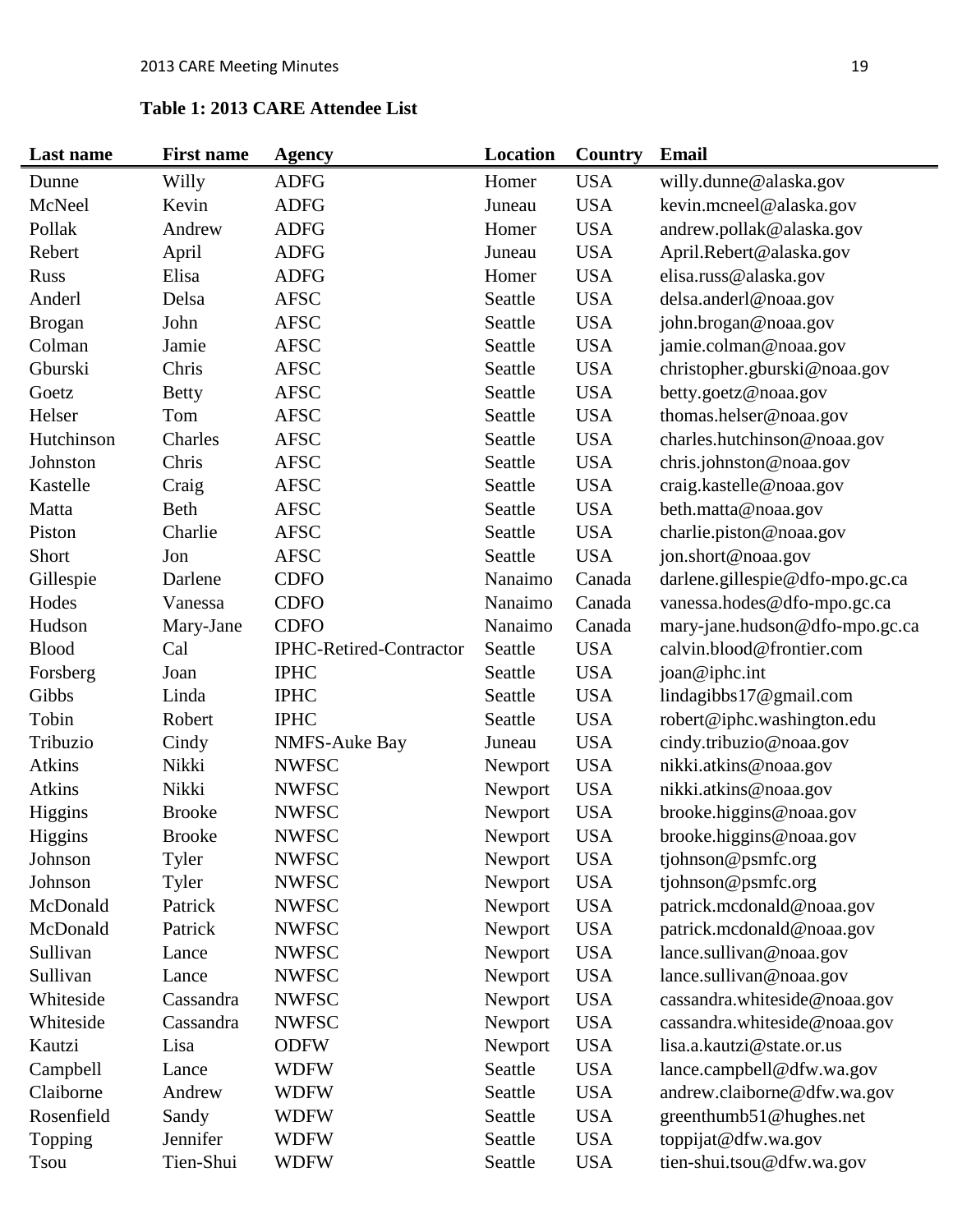#### **Appendix 1: 2013 CARE Agenda**

## *Tuesday April 16, 2013 (8:30 am - 4:30 pm)*

- I. Welcome and Opening Statements (8:30 9:15)
	- A. Call to Order (Sandra Rosenfield, CARE Chair)
	- B. Host Statements
		- 1. Opening statements (Theresa Tsou and Thomas Helser)
		- 2. Host information (Delsa Anderl)
	- C. Introductions
		- 1. Round-table introductions (name, agency, location)
		- 2. Attendance, address, phone, email
	- D. Approval of the 2013 agenda
	- E. CARE to CARE recommendations from 2011
		- 1. Review the usefulness of the Forum
		- 2. Update website version from 1.12 to 1.5
		- 3. Review the method and validation in Species Info on the website (for
		- updates and changes contact Jon Short)
		- 4. Update the manual to include:
			- a. Sections on Halibut
			- b. QA/QC
			- c. Draft a hake section, skate section and ergonomics section
			- d. Lingcod otoliths added to the lingcod fin ray section,
			- e. Updated rockfish section to include thin sections and baked otolith
		- 5. Age validation section reviewed for updates and revisions

## II. Working Group Reports / Activity Since CARE 2011 (9:15 - 10:00)

- A. 2012 TSC Meeting (Sandra Rosenfield)
- B. Age structure exchanges (Elisa Russ)
- C. CARE Manual (Elisa Russ)
- D. Website (Jon Short)
- E. Forum (Nikki Atkins)
- F. Sablefish (Delsa Anderl)

#### *Break (10:00-10:15)*

#### III.Agency Overviews and Updates (10:15-11:00)

\*No PowerPoint; 5 minute updates (staffing, organizational, new species/projects, etc.)

- A. CDFG B. SWFSC C. CDFO (Darlene Gillespie) D. IPHC (Joan Forsberg) E. ODFW (Lisa Kautzi) F. AFSC (Tom Helser) G. NWFSC (Patrick McDonald) H. WDFW (Lance Campbell and Jennifer Topping)
- I. ADFG (Elisa Russ and Kevin McNeel)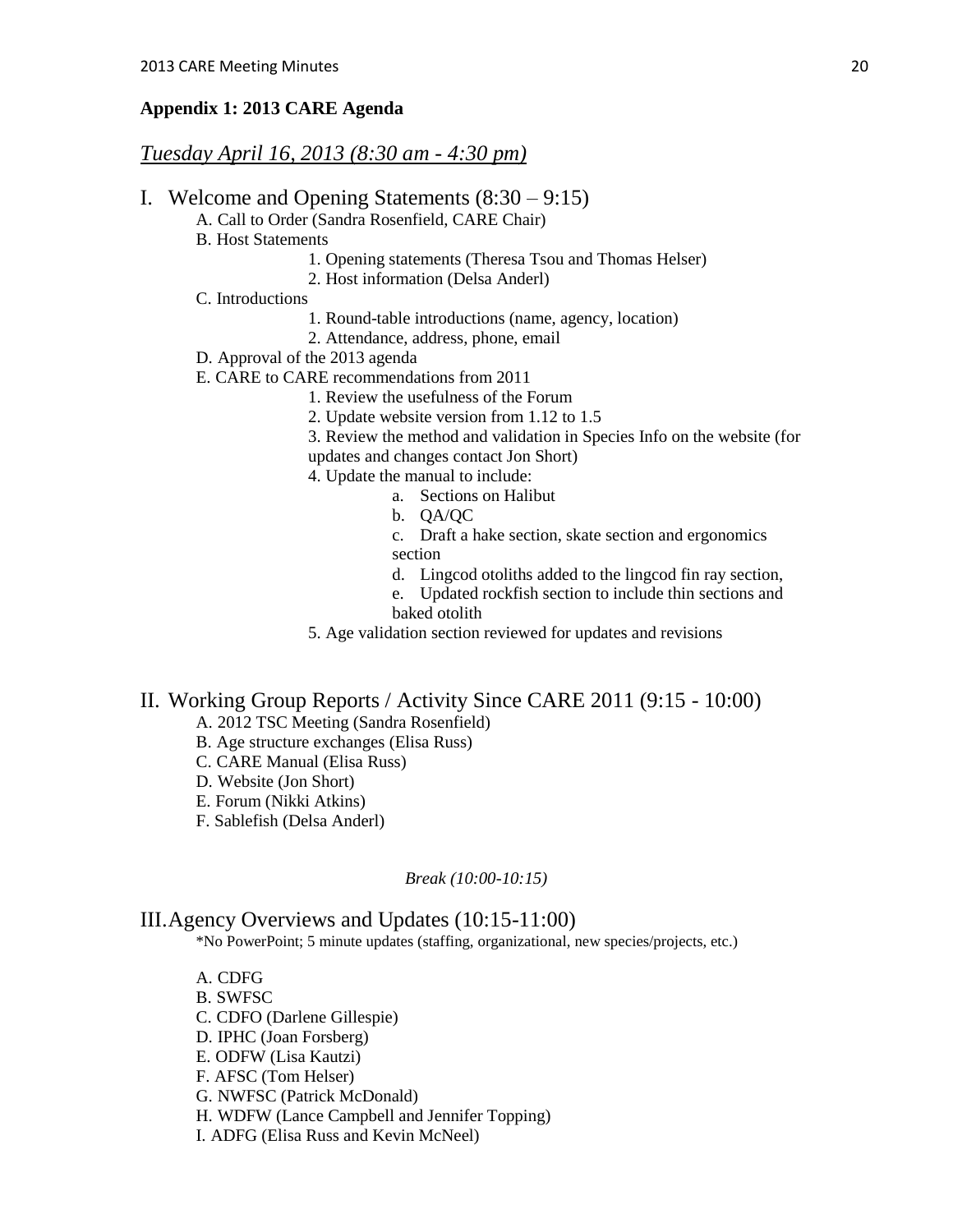- IV. Topics for Discussion / New Business (11:00-12:00)
	- A. Otolith Symposium 2014 and other symposiums
	- B. Conferences since 2011
	- C. Charter: "The purpose is to familiarize new CARE members with the function of CARE and the responsibilities of its officers and members. The committee is responsible for facilitating changes and updates to the Charter." Kris Munk suggested:
		- 1. Define working groups
		- 2. Work and reporting obligations
		- 3. Suggest time limits
		- 4. Add new members or disband the committee
	- D. Should the Manual include potential differences between stocks within species?
	- E. Archive structures added to the website:
		- 1. Location on the CARE website
		- 2. Agency contacts
		- 3. Link to other websites (AFSC)
	- F. Species Info on the website needs Agency updates
	- G. Additional topics
	- H. Non-agenda items

*Lunch (12:00-1:00)*

## V. Scientific PowerPoint Presentations (1:00 – 2:00pm)

- A. The Spiny Issue of Ageing Spiny Dogfish (Cindy Tribuzio)
- B. A new bomb-radiocarbon reference curve for the Bering Sea (Craig Kastelle)
- C. High resolution  $\delta^{18}O$  sampling of otoliths for age validation a comparison using micromilling/continuous flow mass spectrometry and secondary ion mass spectrometry (Thomas Helser)
- VI. Work Shop Focus  $(2:00 2:30)$ 
	- A. Longtime storage of otolith in glycerin using WDFW's samples from the 1970s (Sandra Rosenfield)
	- B. Discussion

#### *Break (2:30-2:45)*

## VII. Working groups & Hands-On Workshop (2:45 – 4:30 pm) A. Working groups:

- 1. Meet and formulate written recommendations
- 2. Prepare the recommendations electronically (to be presented Thursday morning)
- B. Hands-on scope work
	- 1. Sign up for scope station space and time

## *Wednesday April 17, 2013 (8:30 am - 4:30 pm)*

- I. Working groups & Hands on Workshop Continued
	- A. Dogfish working group (Room 2079)
	- B. Working Groups
	- C. Hands-on Workshop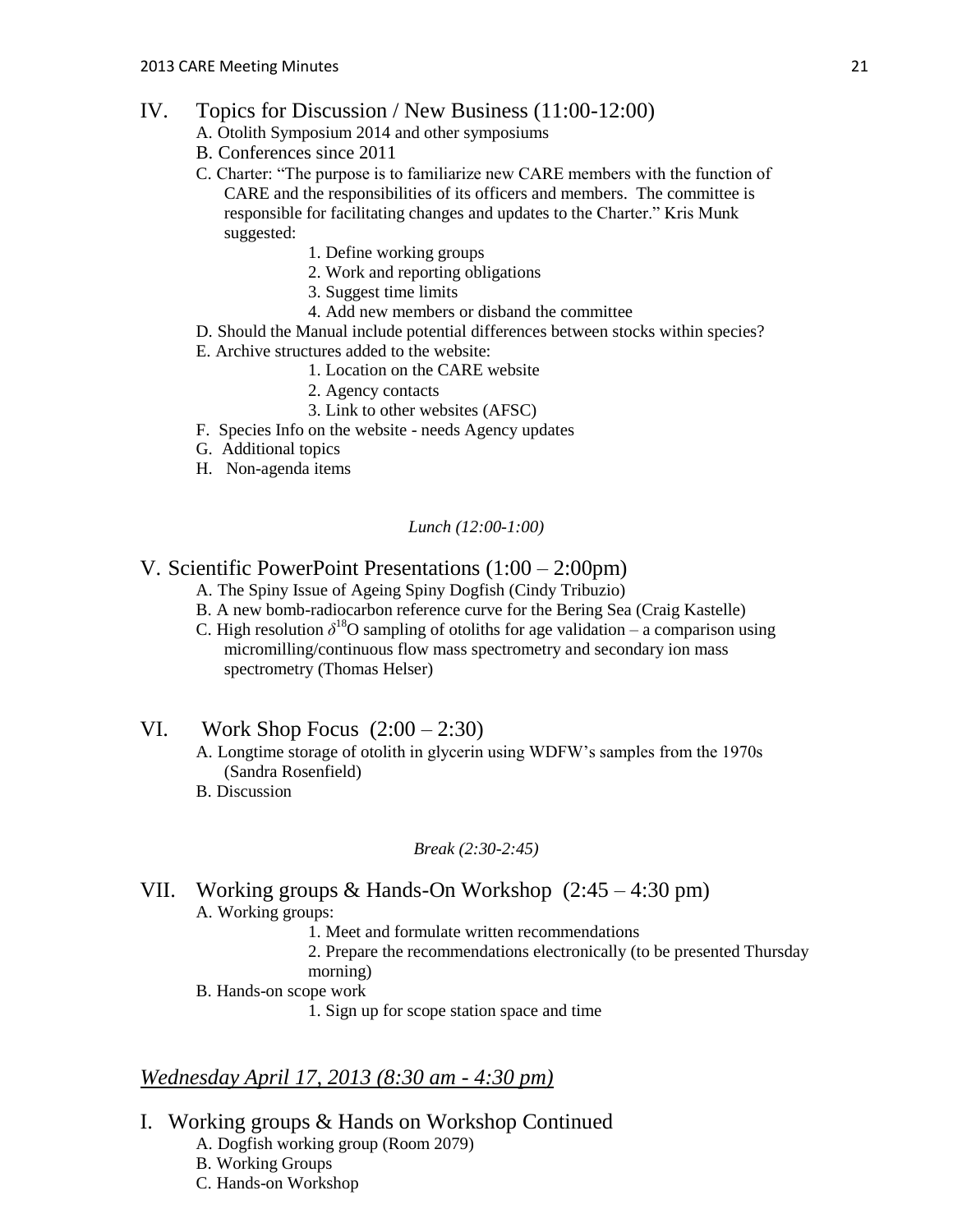## *Thursday April 18, 2013 (8:30 am – 12:00 noon)*

- I. Recommendations  $(8:30 9:00)$ A. 2013 CARE to TSC B. 2013 CARE to CARE
- II. Concluding CARE business (9:00 -10:00) A. Administration nominations B. Schedule and location of 2015 meeting

# III.Working groups & Hands on Workshop (10:00 – 12:00 noon)

- A. Working Groups
- B. Hands-on Workshop
- IV. Adjourn (12:00 noon)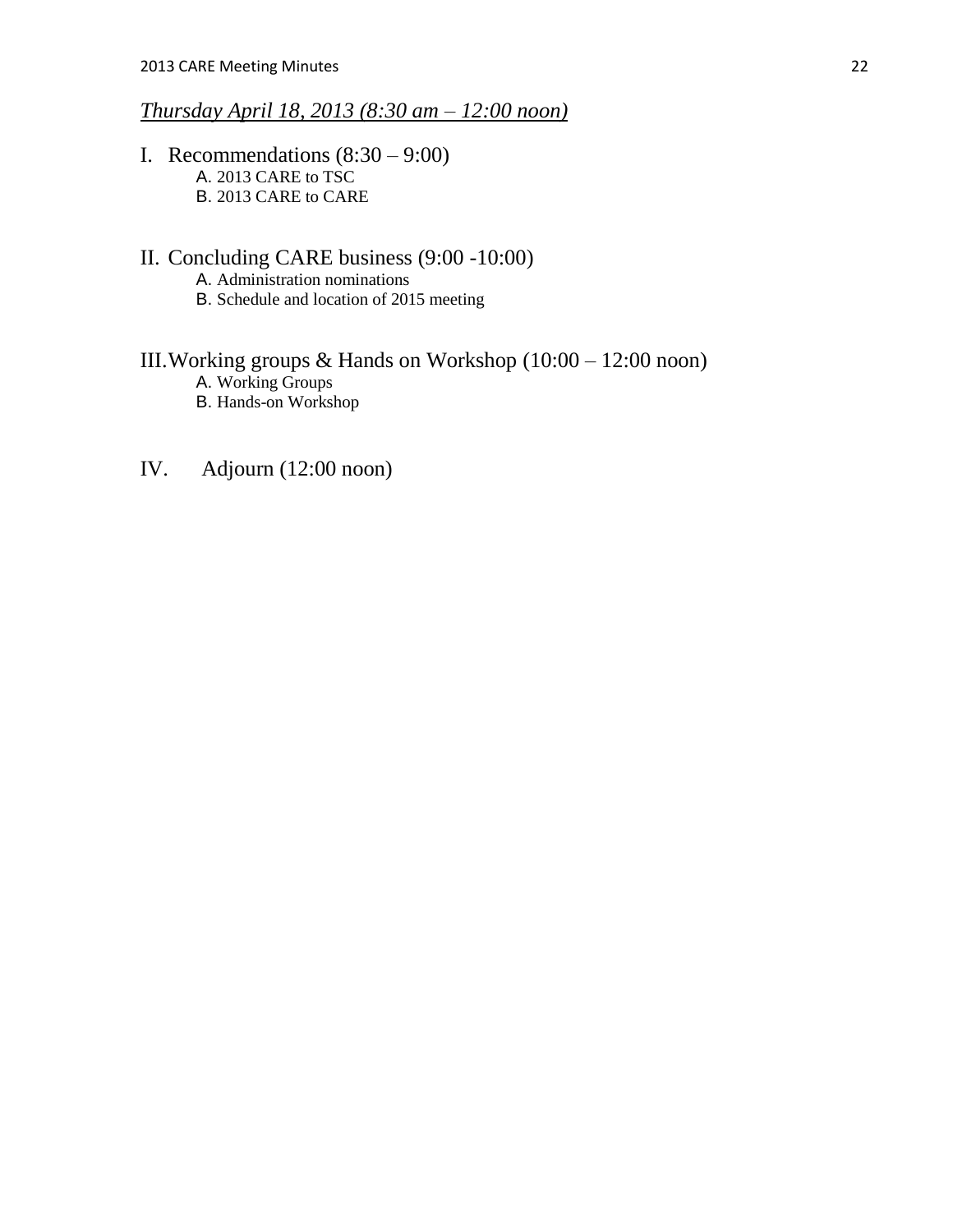## **Table 2: 2013 CARE Scope Time**

| <b>WDFW Double Scope Station 1</b> |                           |                                     |                 |  |
|------------------------------------|---------------------------|-------------------------------------|-----------------|--|
| Date/Time:                         | <b>Species</b>            | <b>Participants/Agencies</b>        | <b>Comments</b> |  |
| Tuesday April 16th                 |                           |                                     |                 |  |
| Time                               | None reported             | None reported                       | None reported   |  |
| Wednesday April 17th               |                           |                                     |                 |  |
| 8:30 am - 10:00 am                 | spiny dogfish (spines)    | Cindy Tribuzio (NMFS)               | Training        |  |
|                                    |                           | Vanessa Hodes (CDFO)                |                 |  |
|                                    |                           | Patrick McDonald (NWFSC)            |                 |  |
|                                    |                           | Cal Blood (IPHC-retired-contractor) |                 |  |
|                                    |                           | Nikki Atkins (NWFSC)                |                 |  |
|                                    |                           | Beth Matta (AFSC)                   |                 |  |
|                                    |                           | Chris Gburski (AFSC)                |                 |  |
|                                    |                           | Sandy Rosenfield (WDFW)             |                 |  |
|                                    |                           | Willy Dunne (ADFG)                  |                 |  |
| Break 10:00 am- 10:15 am           |                           |                                     |                 |  |
| $10:15$ am - $12:00$ pm            | spiny dogfish (vertebrae) | Cindy Tribuzio (NMGS)               | Training        |  |
|                                    |                           | Vanessa Hodes (CDFO)                |                 |  |
|                                    |                           | Patrick McDonald (NWFSC)            |                 |  |
|                                    |                           | Cal Blood (IPHC-retired-contractor) |                 |  |
|                                    |                           | Nikki Atkins (NWFSC)                |                 |  |
|                                    |                           | Beth Matta (AFSC)                   |                 |  |
|                                    |                           | Chris Gburski (AFSC)                |                 |  |
|                                    |                           | Sandy Rosenfield (WDFW)             |                 |  |
|                                    |                           | Willy Dunne (ADFG)                  |                 |  |
| Lunch 12:00 - 1:00 pm              |                           |                                     |                 |  |
| $1:15$ pm - $3:00$ pm              | Pacific sardine           | None reported                       | None reported   |  |
| Break 3:00 pm - 3:15 pm            |                           |                                     |                 |  |
| 3:15 pm - 4:30 pm                  | None reported             | None reported                       | None reported   |  |
| Thursday April 18th                |                           |                                     |                 |  |
| 10:00 am - 12:00 pm                | None reported             | None reported                       | None reported   |  |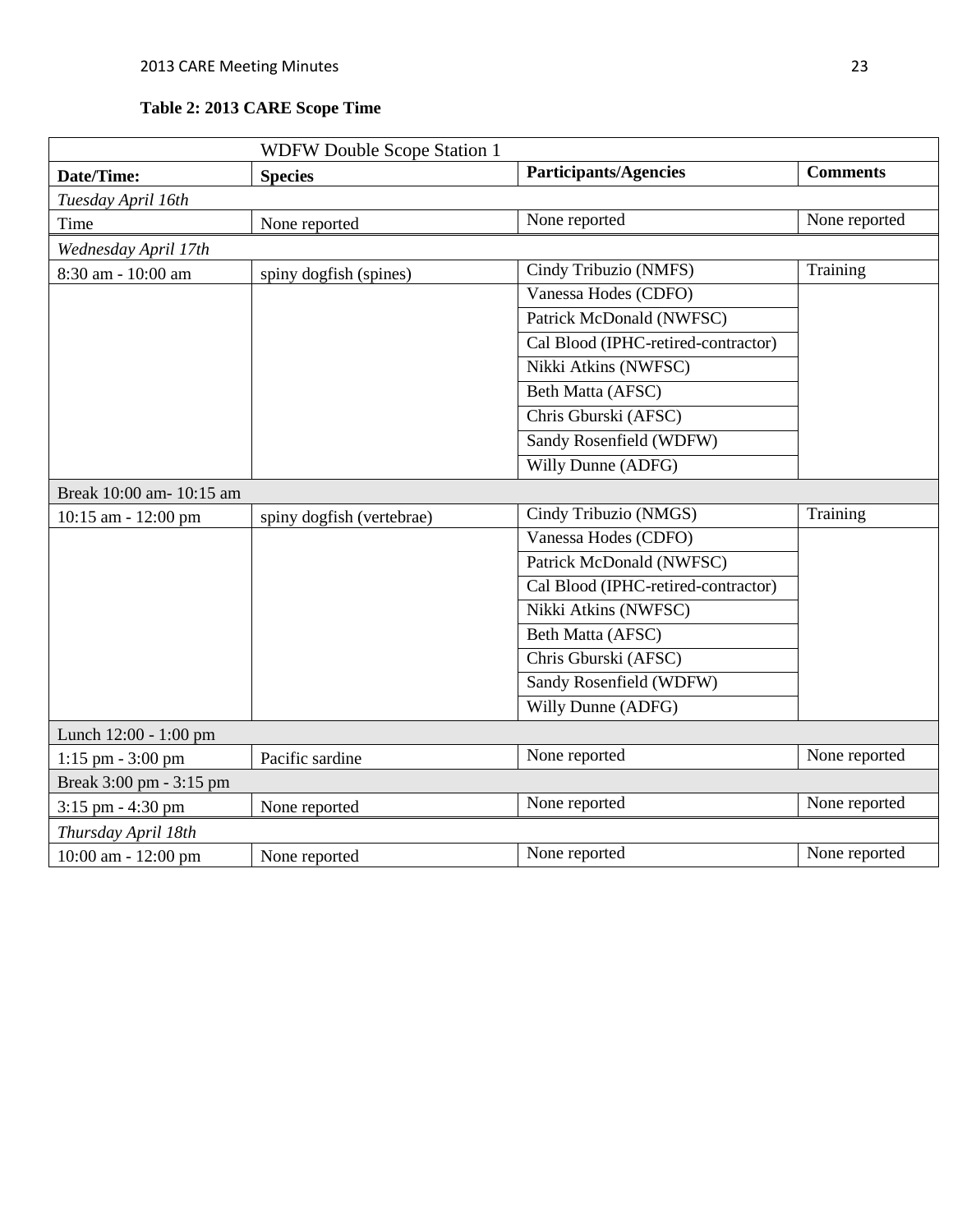|                          | <b>AFSC Double Scope Station 2</b> |                              |                 |  |  |
|--------------------------|------------------------------------|------------------------------|-----------------|--|--|
| Date/Time                | <b>Species</b>                     | <b>Participants/Agencies</b> | <b>Comments</b> |  |  |
| Tuesday April 16th       |                                    |                              |                 |  |  |
| Time                     | None reported                      | None reported                | None reported   |  |  |
| Wednesday April 17th     |                                    |                              |                 |  |  |
| 8:30 am - 10:00 am       | Pacific hake                       | None reported                | None reported   |  |  |
| Break 10:00 am -10:15 am |                                    |                              |                 |  |  |
| $10:00$ am - $12:00$ pm  | Pacific sardine                    | Sandy Rosenfield (WDFW)      | Sample exchange |  |  |
|                          |                                    | Jennifer Topping (WDFW)      |                 |  |  |
|                          |                                    | Vanessa Hodes (CDFO)         |                 |  |  |
| Lunch 12:00 - 1:00 pm    |                                    |                              |                 |  |  |
| $1:15$ pm $-3:00$ pm     | Pacific sardine                    | Sandy Rosenfield (WDFW)      | Sample exchange |  |  |
|                          |                                    | Jennifer Topping (WDFW)      |                 |  |  |
|                          |                                    | Vanessa Hodes (CDFO)         |                 |  |  |
| Break 3:00 - 3:15 pm     |                                    |                              |                 |  |  |
| $3:15$ pm $-4:30$ pm     | Pacific sardines                   | Jennifer Topping (WDFW)      | Cross training  |  |  |
|                          | Pacific hake                       | Vanessa Hodes (CDFO)         |                 |  |  |
|                          |                                    |                              |                 |  |  |
| Thursday April 18        |                                    |                              |                 |  |  |
| $10:00$ am - $12:00$ pm  | blue rockfish                      | Jennifer Topping (WDFW)      | Cross training  |  |  |
|                          |                                    | Lisa Kautzi (ODFW)           |                 |  |  |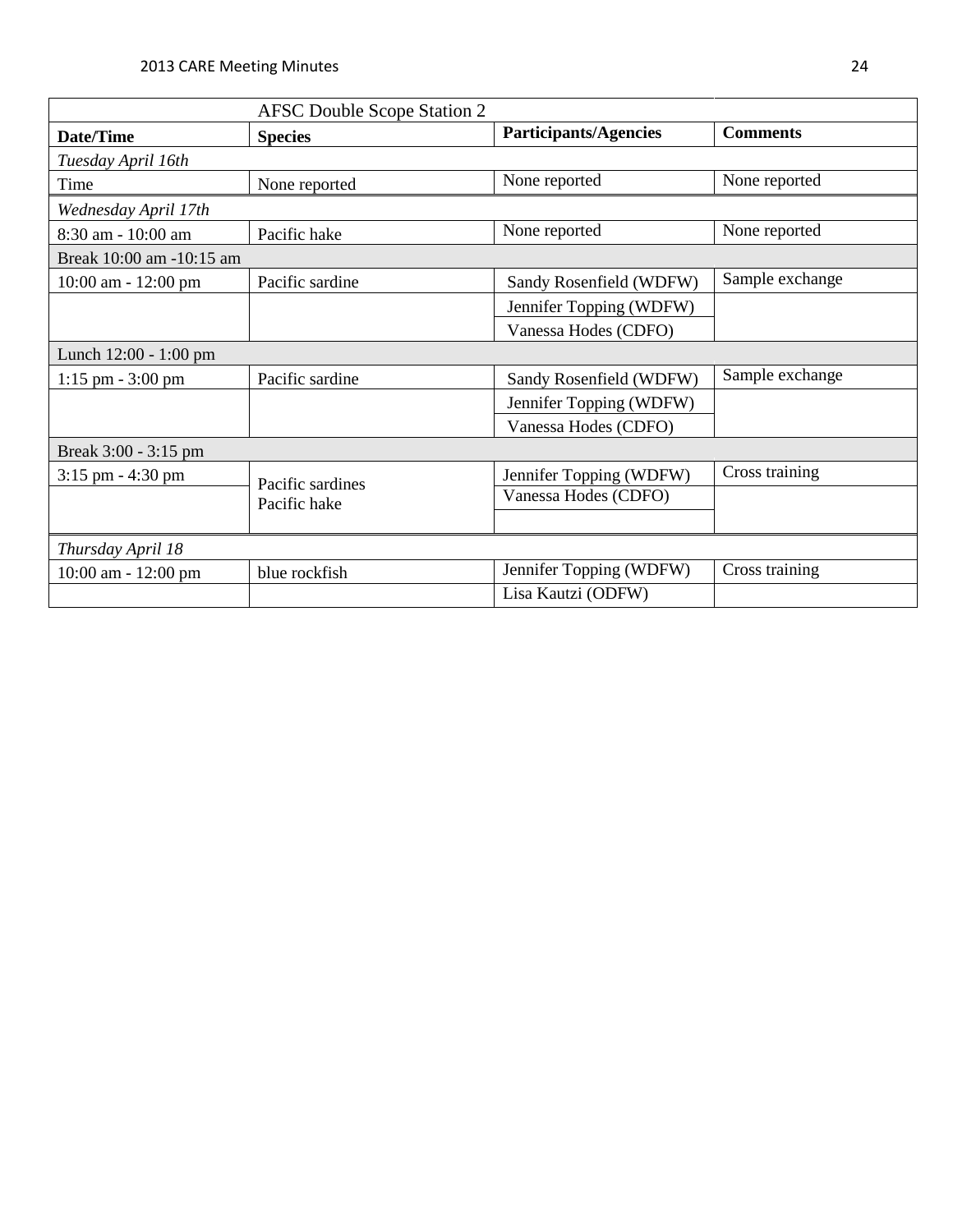| <b>NWFSC Double Scope Station 3</b> |                        |                                     |                 |  |  |
|-------------------------------------|------------------------|-------------------------------------|-----------------|--|--|
| Date/Time                           | <b>Species</b>         | <b>Participants/Agencies</b>        | <b>Comments</b> |  |  |
| Tuesday April 16th                  |                        |                                     |                 |  |  |
| Time                                | None reported          | None reported                       | None reported   |  |  |
| Wednesday April 17th                |                        |                                     |                 |  |  |
| 9:15 am - 10:00 am                  | Pacific cod            | Chris Johnston (AFSC)               | Calibration     |  |  |
|                                     |                        | Elisa Russ (ADFG)                   |                 |  |  |
|                                     |                        | Andrew Pollak (ADFG)                |                 |  |  |
| Break 10:00 am -10:15 am            |                        |                                     |                 |  |  |
| 10:00 am - 12:00 pm                 | None reported          | None reported                       | None reported   |  |  |
| Lunch 12:00 - 1:00 pm               |                        |                                     |                 |  |  |
| $1:15$ pm $-3:00$ pm                | yelloweye rockfish     | Elisa Russ (ADFG)                   | Calibration     |  |  |
|                                     |                        | Andrew Pollak (ADFG)                |                 |  |  |
|                                     |                        |                                     |                 |  |  |
|                                     | shortraker rockfish    | Charles Hutchinson (AFSC)           | Calibration     |  |  |
|                                     |                        | Jeremy Harris (UW)                  |                 |  |  |
|                                     |                        |                                     |                 |  |  |
|                                     | rougheye rockfish      | <b>Betty Goetz (AFSC)</b>           | Calibration     |  |  |
|                                     | redbanded rockfish     | Charles Hutchinson (AFSC)           |                 |  |  |
|                                     |                        | Lance Sullivan (NWFSC)              |                 |  |  |
|                                     |                        | Cassandra Whiteside (NWFSC)         |                 |  |  |
|                                     |                        | Mary Jane Hudson (CDFO)             |                 |  |  |
| Break 3:00 - 3:15 pm                |                        |                                     |                 |  |  |
| 3:15 am - 4:30 pm                   | black rockfish         | Elisa Russ (ADFG)                   | Calibration     |  |  |
|                                     |                        | Andrew Pollak (ADFG)                |                 |  |  |
|                                     |                        | Willy Dunne (ADFG)                  |                 |  |  |
| Thursday April 18                   |                        |                                     |                 |  |  |
| 10:00 am - 12:00 pm                 | spiny dogfish (spines) | Cindy Tribuzio (NMFS)               | Calibration     |  |  |
|                                     |                        | Cal Blood (IPHC-retired-contractor) |                 |  |  |